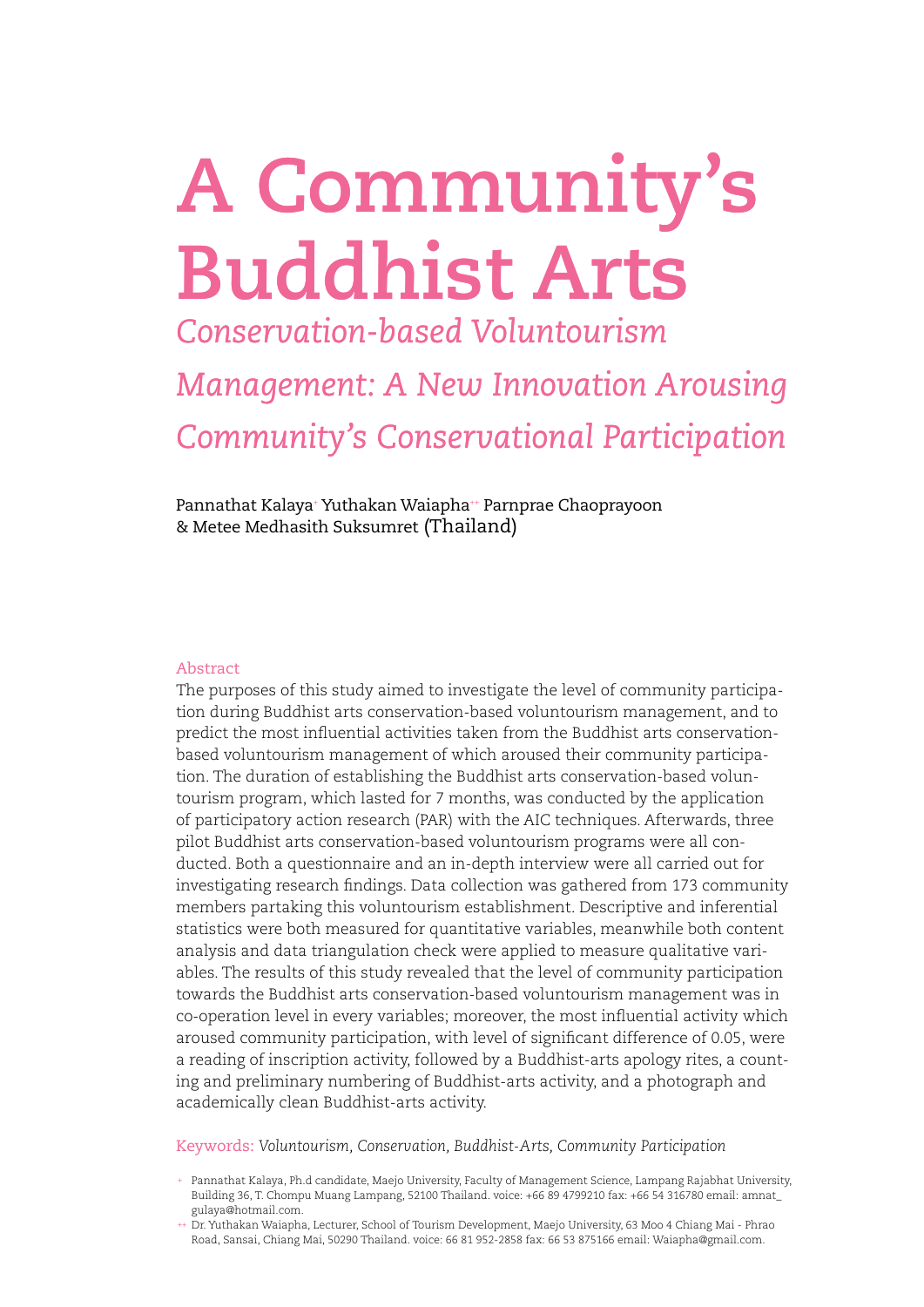# Introduction

In Thailand, the tradition, norm, and lifestyle of the citizen are harmoniously ingrained with the spiritual beliefs and Buddhism. Their beliefs produce the way of life, which is mostly related with monasteries and temples. Temple is a sacred and social congregation place for Buddhist people who practice and respect the 3 supreme venerable compositions called "Rattanatrai," which refers to the most three Buddhist gems composing of the Lord Buddha, Dhamma or Buddha sermons, and Sankha or Buddhist monks. The Dhamma as the sermon of the Lord Buddha nowadays represents by a Buddhist inscriptions, and it has been transferred to laymen by Buddhist monks. The Buddha images which generally represent the Lord Buddha found in every temple, and each image reflects its artistic beautifulness through various artistic schools. In addition, the Buddhist arts are the creation of arts, which is directly served for Buddhism, and they nowadays reflect on many forms of sculptures, architecture, and painting. Not only has its beautifulness taken from the creation and intention of artists, but it has been also inserted by the Buddhist philosophy. Moreover, the Buddhist arts have been used as a persuading tool for creating a faith and a practicum and are all transferred from old generations to young generations. (Sookprasert, 2016.)

Temples together with communities and Buddhist arts support each other thoroughly and dynamically because the Buddhist arts are considered physical objects that are sometimes neglected and abandoned. In fact, changes in such a social structure have been affected from its localization to its modernization, especially after the reign of King Rama V of Thailand. As a result, this radical change has been resulted in a rural life. Farmers quit working their paddies to survive, and had a better life from heavy industries. They focus on how to reach wealth and prosperity and overlook their traditional life, a Buddhist-life (Bhomkaow, 2014). This changes also made the conservation of Buddhist art of the community as a minor focus.

From the field survey conducted in Lampang province, it is about 100 kilometers far from Chiang Mai, and it is the center of the northern parts of Thailand. It reported that such a community's Buddhist arts are found unintentionally, and the Buddhist arts are their ancestral treasure legacy, which can benefit historical and social studies. The main symptom is a lack of appropriate conservational knowledge and viewpoints. The primary problems were all induced by 1) lack of protector: the numbers of monks and novices decreased because of the present educational system; 2) lack of conservational knowledge: conservational knowledge in Thailand still reserved for anyone studying from the art school or being charges of fine art department officers, meanwhile the outsiders' no opportunities for their rights were all supported for protecting and conserving their treasures; 3) lack of acting host: national treasures had a fine art department used as an acting host, but for locals, those belonged to the Provincial Administrative Office (PAO), which always have heavy workloads, and 4) lack of budgeting allocation.

From the previous studies, it revealed that the effective management of voluntourism could solve conservational issues, particularly voluntourism situations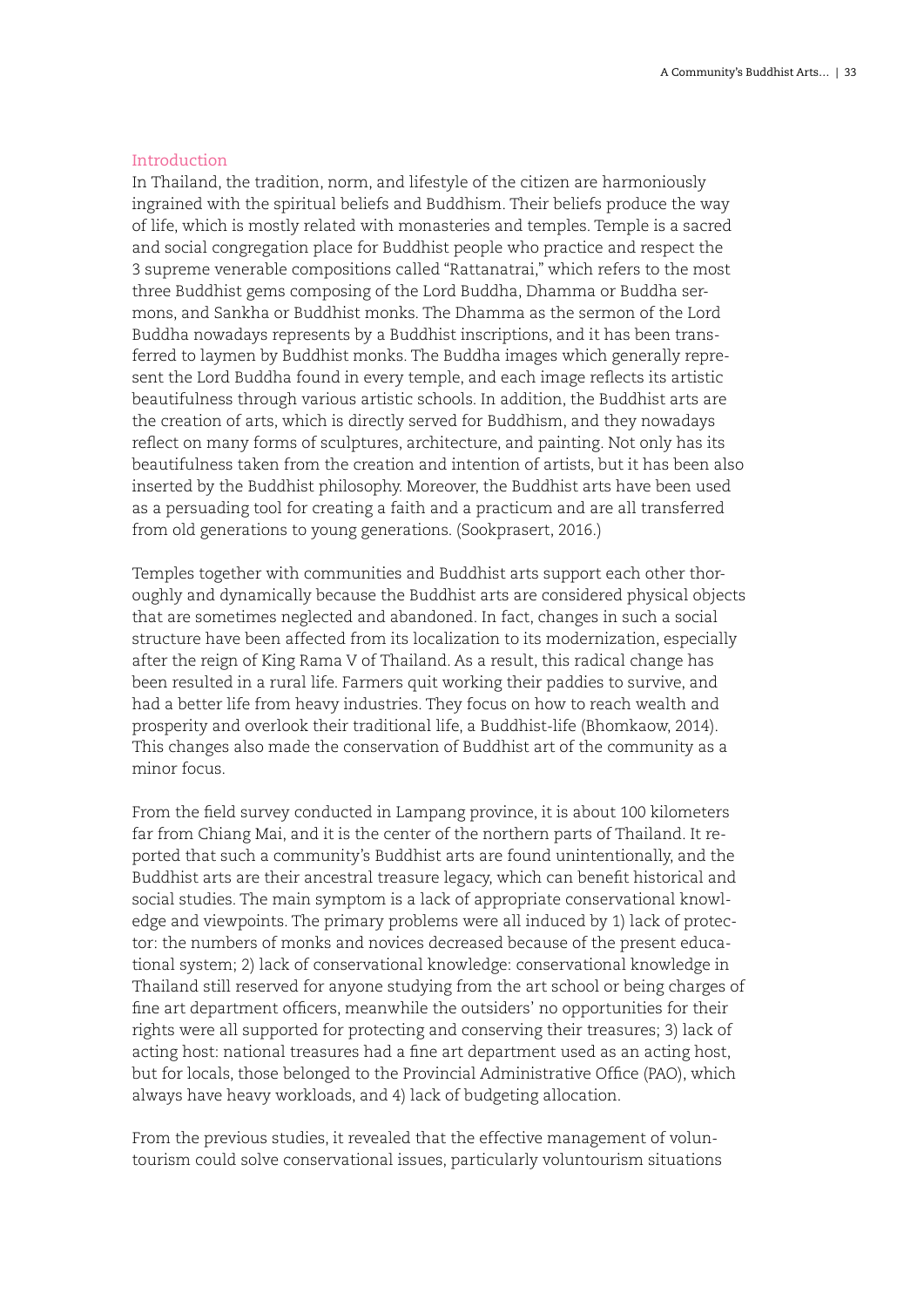found in Thailand. Besides, the Tourism Authority of Thailand also predicted that there was an increasing number of foreign voluntourists, especially a group of youngsters. Their travelling origins are from the United States, and European countries; moreover, both European and American market promoting strategies have been launched (Tourism Authority of Thailand, 2016). Consequently, the voluntourism program was designed as a driven mechanism because it could solve budgeting problems leading to the major obstacle of conservational campaign in rural areas, as well as voluntourists' travelling expectations and experiences were also fulfilled. By far, the community members' effective voluntourism management will arise their community participation, and will build their conservational awareness.

In this research, the level of the communities' conservational participation is explored after partaking the participatory voluntourism management program in Khokha District, Lampang Province; moreover, the most important Buddhist arts conservation-based voluntourism activities arousing their community participation are also predicted. However, the research findings will contribute other areas to apply the Buddhist arts conservation-based effective voluntourism management used as a new innovation arising the communities' conservational participation.

#### Literature Review

#### Voluntourism

Voluntourism or the generic term "volunteer tourism" applies to those tourists who, for various reasons, volunteers in such an organized way to undertake holidays that might involve aiding or alleviating the material poverty of some groups in such a society, the restoration of certain environments or research into aspects of society or environment, the voluntourism concept, having its own particularity. Host subjects include predominant farmers, private entrepreneurs, cooperatives or communities. Their economic conditions can be diverse, but in most cases, the absence of volunteers cannot noticeably endanger the existence of their businesses (Kotulek, 2011). Volunteer tourism is one of the major growth areas in contemporary tourism, where tourists for various reasons seek alternative goodwill experiences and activities (Alexander, Z., & Bakir, A., 2010).

It is a trend that people from the developed world, especially Westerners, need to do philanthropic work and make their travel useful and memorable by volunteering while they would travel there. There are numerous profits supported by organizations that are given these opportunities to run their business, and many of them are doing very well. These businesses well-prepare the trip and activities for travelers who are willing to volunteer, and then charge them for their services. In most cases, the volunteers have to pay their own transport expenses for their origin countries, transportation within their final destination, food supplies, accommodations, and service fees. Most of the organizations advertise that they charge affordable and reasonable fees while providing quality services with its good security (Pichayakul, 2009).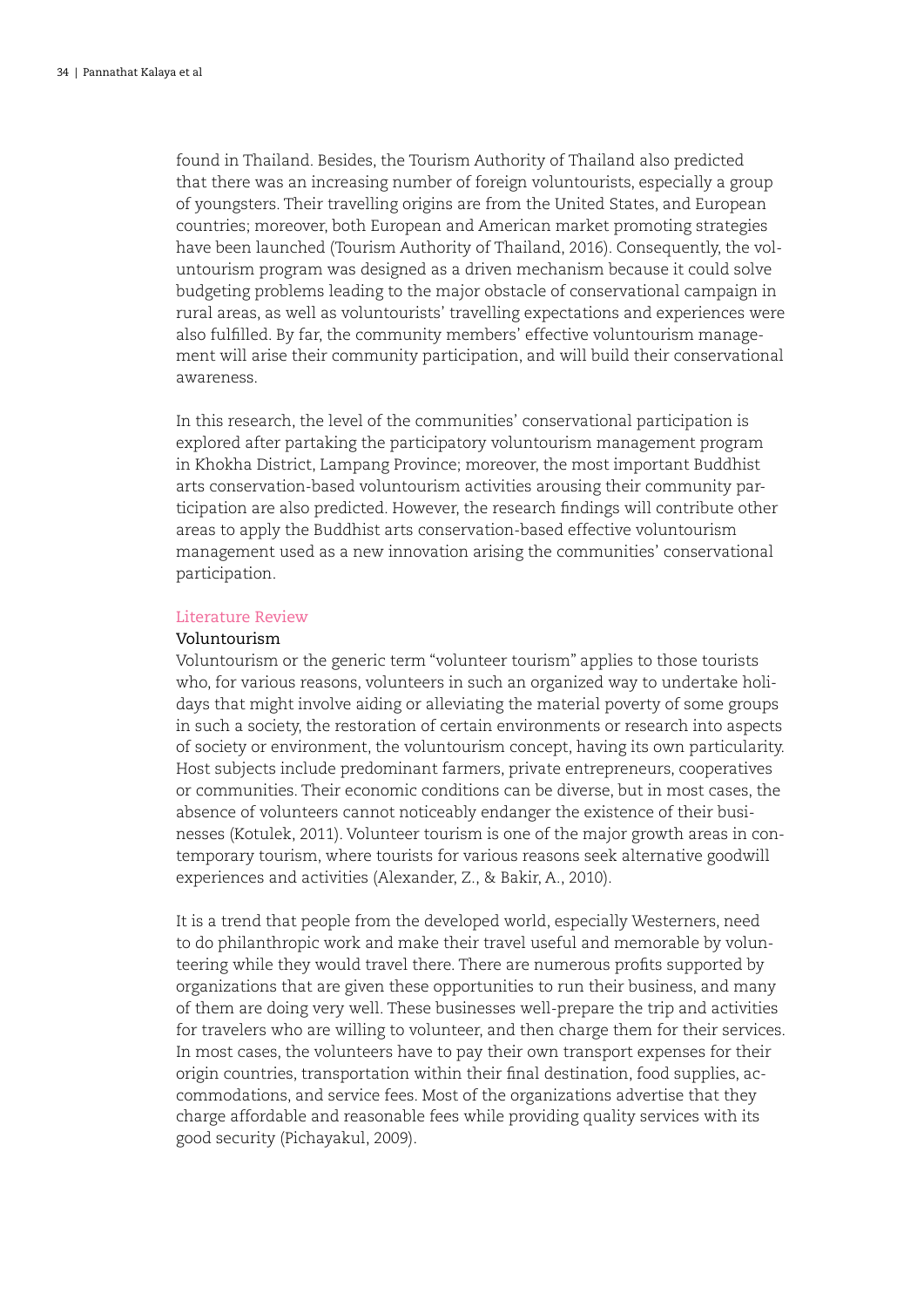# Community Participation

A community refers to a group of individuals living or working within the same geographic area with some shared cultures or common interests. This geographical definition of community is essential to understand how community development is linked or the ability of a community is improved for its tourism development.

Such a community, a small spatial unit, together with homogenous social structures is coped with shared norms and common interests. Although current literature reviews on tourism development have noted that a community is central to its sustainable tourism development. It is also defined as the description of the local communities such as the groups of people with a common identity may be involved in an array of related aspects of livelihoods. Furthermore, communities often have customary rights related to the area and its natural resources, and a strong relationship with the area culturally, socially, economically and spiritually.

The community participation can be seen as a process whereby the residents of such a community are given a voice and a choice to participate in issues affecting their lives. Whether community residents participate or not is determined by a variety factors. One such factor is reluctant to participate because the community members do not trust each other. It can, thus, be enhanced by addressing barriers to their participation while at the same time taking the necessary steps to promote the principles of sustainable participation. Moreover, their community participation in tourism development processes cannot only support and uphold local cultures, tradition, knowledge and skills, but it also creates prides in their community heritage. The goal of community participation is to improve their business negotiation among stakeholders in their interests in facilitating their better decision- making and sustainable development.

Thus, community participation is also the mechanism for an activation of community's involvement in their partnership-working, decision-making, as well as their representation in community structures. It should be noted that the community participation often leads to the involvement of people or communities with their government (Aref, 2011).

# Research Objectives

The main objectives of this study are detailed as follows.

- 1. To investigate the level of community participation during the Buddhist arts conservation-based voluntourism management.
- 2. To predict the most influential Buddhist arts conservation-based voluntourism activity arousing their community participation.

# Limitation

# Limitation of Participatory Action Research (PAR)

When conducting on this research field, all the data could be collected at the designated time frame due to the Buddhist-arts artifacts varied, according to the numbers of respondents compared with their occupation and seasonality. Then,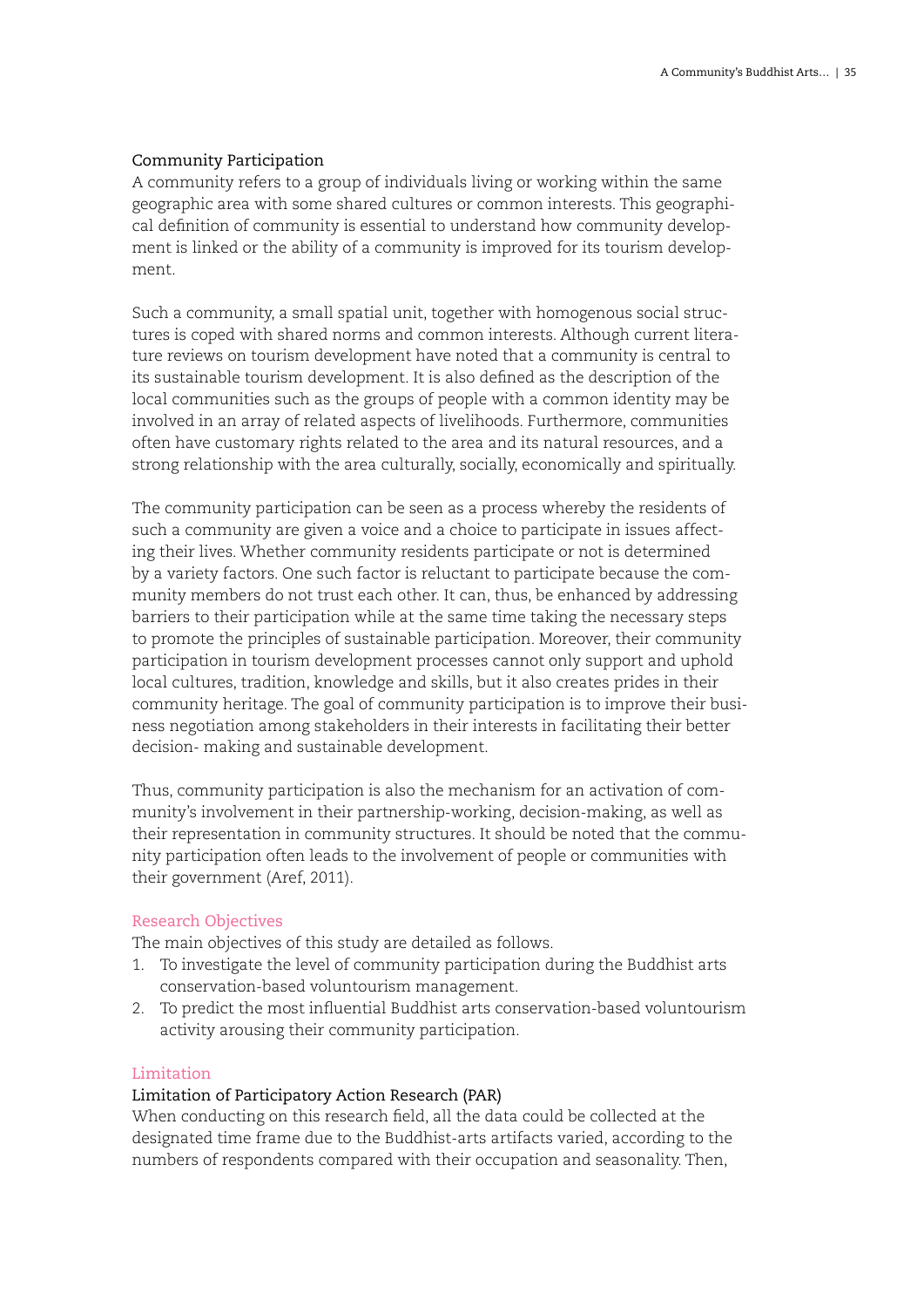formal and informal leaders, as well as authorized officers would implement the AIC technique to gain their controlling authority.

#### Limitation of Voluntourism Management

At the voluntourism venue, it could not carry a big number of tourists because of the appropriateness of location, as well as the numbers of evidences. Advanced booking would do help researchers to gather their suitable information and wellmanagement. Although the voluntourism facilitates different communities to solve these problems on the conservation of community cultural heritages, the viewpoints of some villagers and tourists would make conflicts. Also, public hearing to make the collective understandings of people is very necessary.

#### Research Methodology

#### Research Areas

Three areas were chosen: Song Kwae Santisuk Community, Sala Meng Community, and Sala Mor Community in Kho-Kha District, approximately 120 kilometers far from Chiang Mai, Thailand whereas this conservation-based voluntourism program was organized for the following reasons:

1. From a Field Survey: more than 1,000 items out of 3 major communities' Buddhist-arts were all abandoned without attention such as wooden Buddha images, palm-leaves inscriptions, Buddhist ritual accessories, etc. This situation would urgently need the prioritizing Buddhist arts-based conservation campaigned to prevent the permanent damages and loses.



Figure 1. Sala Mor, Sala Meang, and Song Kwae Santisuk Community Temples.

2. From the current physical status evaluation of Buddhist-arts (evaluated by experts), the Buddhist-arts were all deteriorated and creaky; moreover, all inscribed letters were ware-off. All of them were caused by their communities' inappropriate preservation, and were all needed to be conserved as quickly as possible.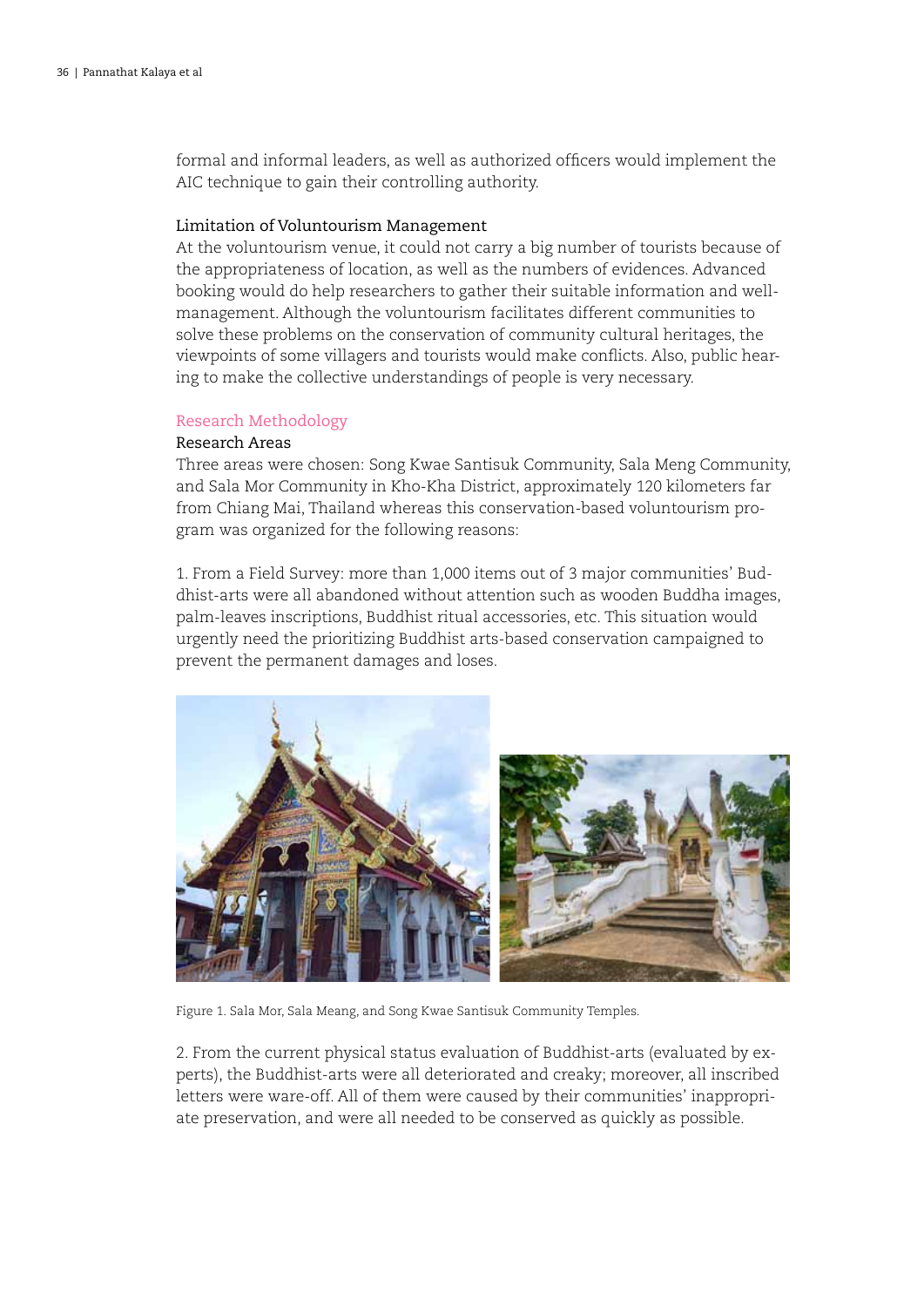

Figure 2. Examples of abandoned Buddhist-arts found in 3 major communities. Source: Author - 2016.



Figure 3. Current Physical Statues. Source: Author - 2016.

# Population

The population of the study included 173 participants joining the voluntourism management organized in Song Kwae Santisuk Community, Sala Meng Community, and Sala Mor Community, as well as by all stakeholders. The population used in this study was be categorized by the following groups:

- 1. 30 respondents partaking in and conducting their Buddhist arts conservation –based voluntourism management. These included community members together with tourism business experts, and coaches from higher educational institutions in Lamapang province, selected by the non-probability sampling, and purposive sampling techniques.
- 2. 143 community members out of the three major communities and stakeholders, partaking in 7 months to organize this Buddhist arts conservation-based voluntourism management.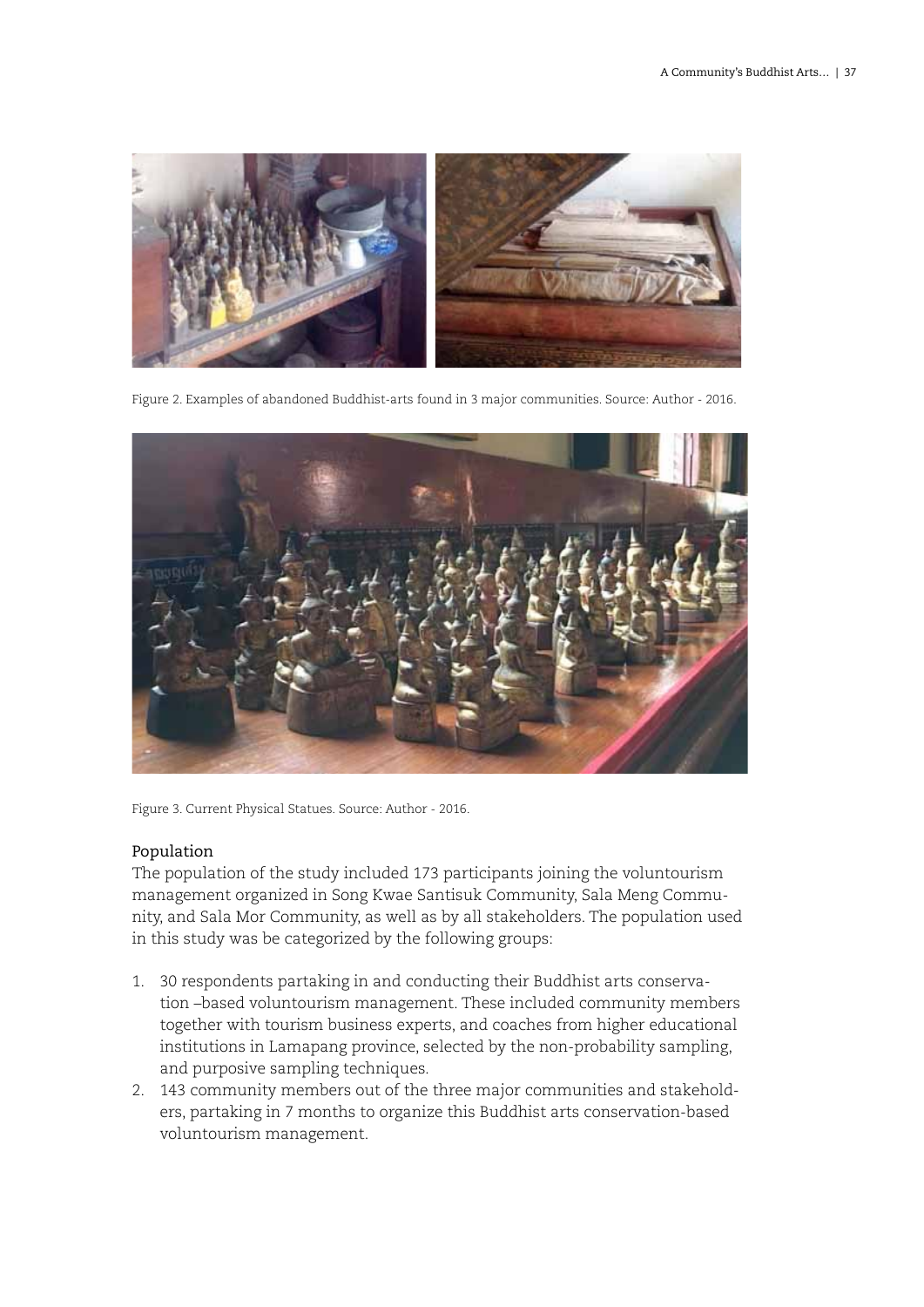# Research Activity

During this Buddhist Arts conservation-based Voluntourism establishment with 7 months, the level of community residents' participation was first investigated, and the important variables during working process were subsequently predicted. Training activities which suited such a community's Buddhist arts conservationbased voluntourism management was selected and applied to their workgroup. It comprised of 1) establishing tourism management committees; 2) training local guides; 3) mind-setting of experts; 4) establishing tourism routes; 5) creating touristic activities; 6) formulating interpretative systems; 7) processing advertising techniques; 8) distributing authorities and responsibilities; 9) setting rules and regulations; 10) establishing evaluation and assessment criteria, and 11) distributing benefits and income.

During the training programs, the quantitative data were all collected by using a questionnaire, meanwhile an in-depth interview, a focus group discussion, and an informal observation were all carried out for data collection.

# Research Variables

- 1. Demographic variables included 1) gender; 2) age; 3) marital status; 4) income; 5) occupation, and 6) the duration of settlement.
- 2. Buddhist Arts conservation-based Voluntourism management variables conceptualized by Guntoro et al. (2010) included 1) establishing tourism management committees; 2) training local guides; 3) mind-setting of experts; 4) establishing tourism routes; 5) creating touristic activities; 6) formulating interpretative systems; 7) processing advertising techniques; 8) distributing authorities and responsibilities; 9) setting rules and regulations; 10) establishing evaluation and assessment criteria, and 11) distributing benefits and incomes.
- 3. Participation variables conceptualized by Cohen (1974) included 1) decisionmaking; 2) implementing; 3) benefits, and 4) evaluating.
- 4. Seven major Buddhist Arts conservation-based Voluntourism activities applied from the National Heritage management and conservation protocol, the Department of Fine Arts, the Ministry of Culture included 1) orientation activity; 2) Buddhist-arts apology rites; 3) counting and preliminary numbers of Buddhist-arts activities ; 4) photograph and academically clean Buddhist-arts activity; 5) reading inscription activity; 6) registration activity, and 7) revision activity.

# Research Design

This research applied a pre-experimental research design as one-shot case study (Campbell & Stanley, 1969). Quantitative data were conducted with a questionnaire; meanwhile the qualitative instruments such as an informal observation, an in-depth interview, and a focus group discussion were carried out during the research process in order to collect the qualitative data.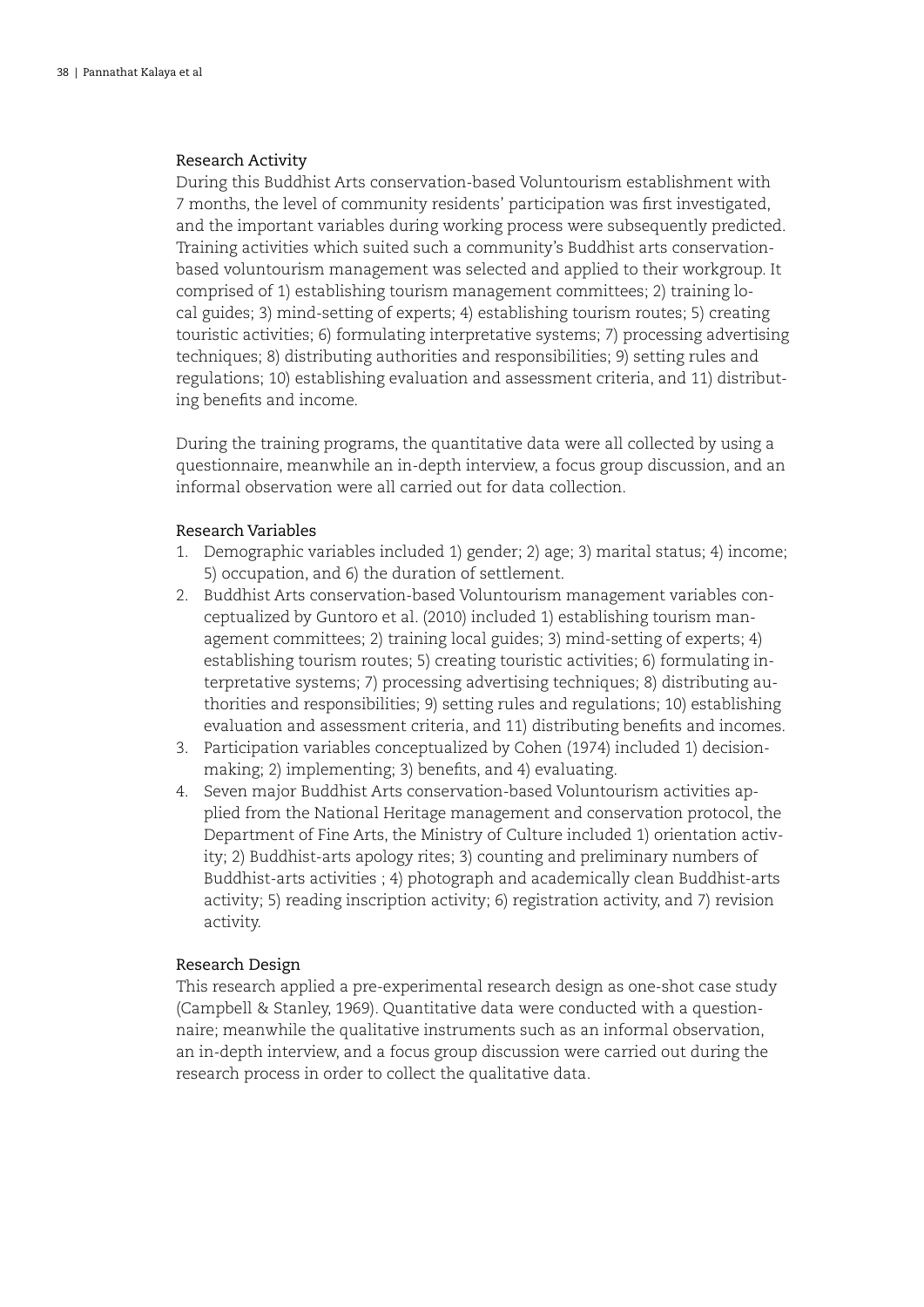

Figure 4. Focus Group Discussion. Source: Author - 2017.

# Conceptual Framework

Research conceptual framework was developed as a research conducted for guidelines. It was reviewed by related literatures, previous studies, and research findings from preliminary surveys and field work taken from 3 major selected communities, as detailed in figure 5.



Figure 5. Research Conceptual Framework.

# Measurement of Variables

# *Demographic Variables Measurement*

The respondent's demographic variables included a personal data of each respondent in relations to his/her age, gender, career, educational level, average income, as well as year of being community member. At last, descriptive statistics such as frequencies, percentages, and means measurement were all carried out for its data analysis.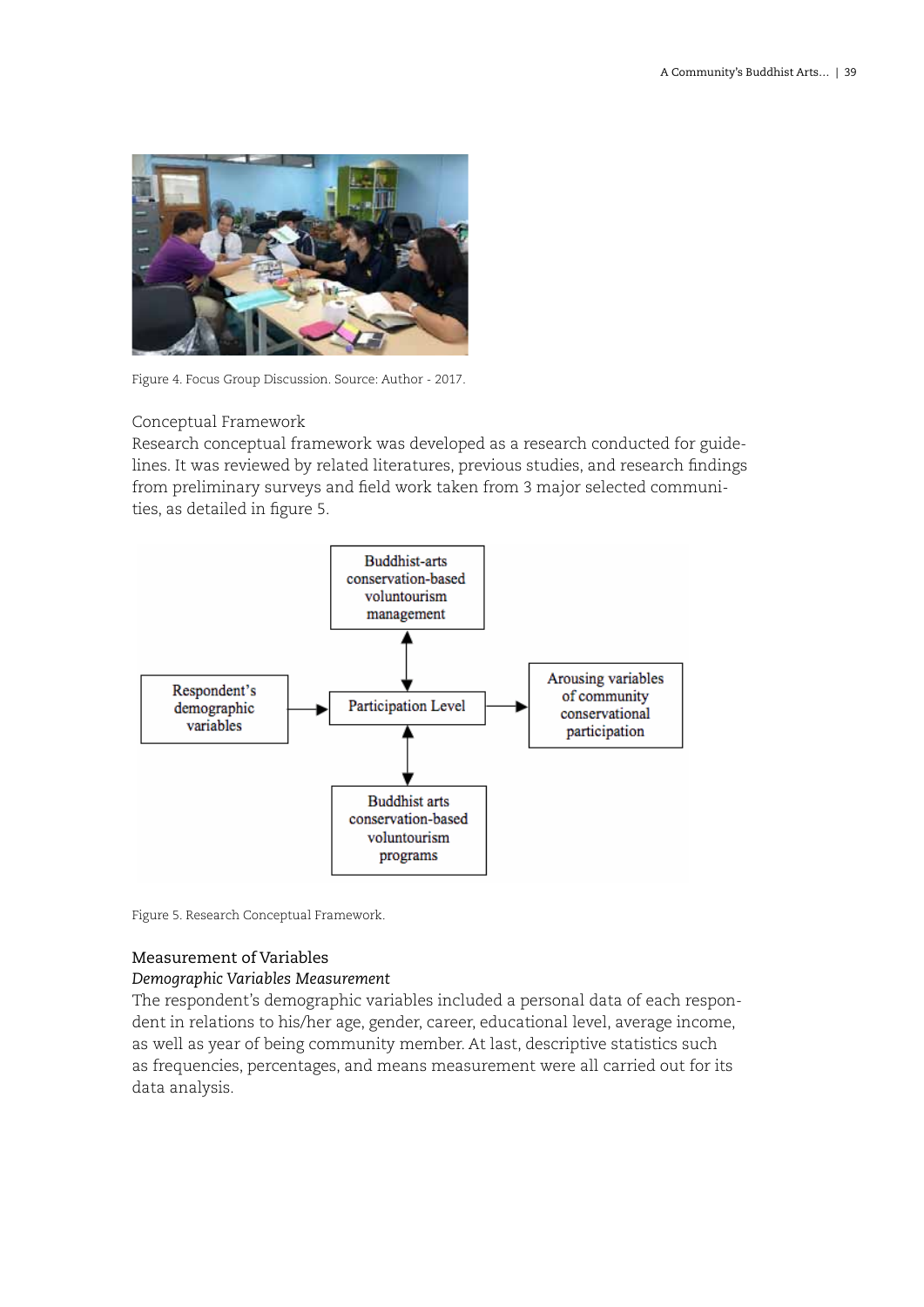#### *Participation Variables Measurement*

Participation variables were all implemented for the concept of participation conceptualized by Cohen, (1974). These included 1) decision-making; 2) implementing; 3) benefits, and 4) evaluating. All variables were designed to measure the level of conservational participation throughout the Buddhist arts conservation-based voluntourism management and its activities.

1. The research tools used for data collection were a three rating scale-based questionnaire designed by the consideration of community member's backgrounds and their conservational participation. The evaluation criteria were divided into three major levels: high, moderate, and low as shown in Figure 6.

| Scoring criteria       | Positive question(s) | Negative question (s) |
|------------------------|----------------------|-----------------------|
| High participation     |                      |                       |
| Moderate participation |                      |                       |
| Low participation      |                      |                       |

Figure 6. Criteria for evaluating respondent's affective learning.

- 2. Furthermore, the intervals used for data analysis equaled to (3-1)/4 or at 0.50.
- 3. Subsequently, respondent's level of conservational participation with a score of 0.50 found in such a different level were divided into four levels of conservational participation, shown in Figure 7.

| Mean Scale       | <b>Level of opinions</b> |
|------------------|--------------------------|
| $\mid$ 2.51-3.00 | Empowerment Level        |
| $2.01 - 2.50$    | Co-operation Level       |
| $1.51 - 2.00$    | Assistancialism Level    |
| $1.00 - 1.50$    | Domestification Level    |

Figure 7. A four-scale levels of respondent's conservational participation with such a different score of 0.50.

#### *Other Qualitative Variables Measurements*

The measurement of qualitative variables encompassed the Buddhist-arts conservation-based voluntourism management, and its Buddhist-arts conservationbased voluntourism activities. The qualitative data were conducted with gathering techniques such as focus group discussions, an informal observation, and an in-depth interview, as well as its content analysis, and data triangulation used as data analysis techniques.

# Research Instruments

According to the measurement of the respondents' conservational participation, related literatures together with previous studies were then reviewed; moreover, research instruments were all designed, and the pilot study was set up to find the level of confidence as followed;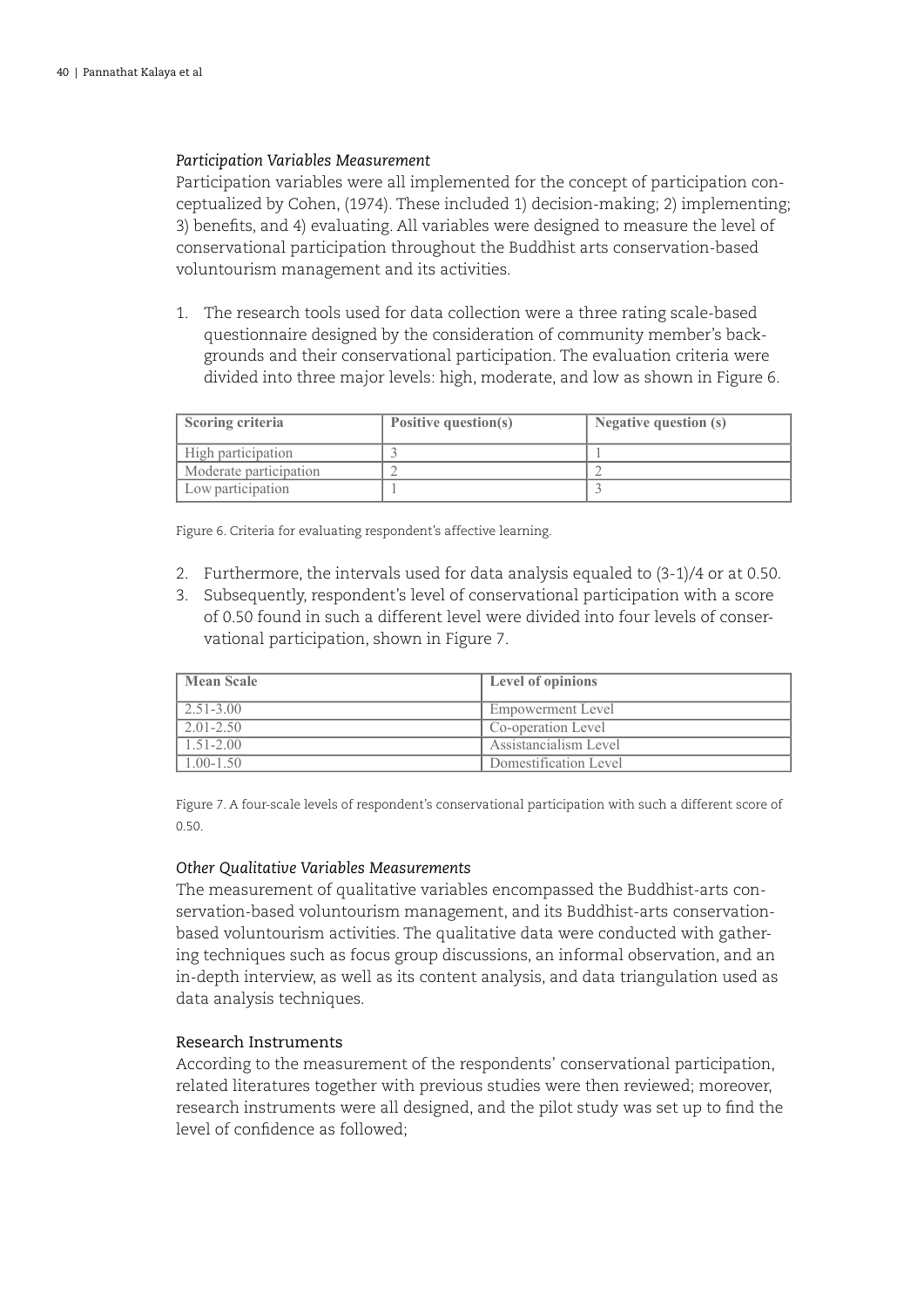# *Questionnaire*

In this research, a questionnaire designed to find the level of conservational participation of respondents was divided in to 3 major parts:

Part 1: Respondent's demographic profiles.

Part 2: Level of conservational participation measurement in rating scale.

Part 3: Detailed suggestions (open-ended question).

# *The Supplementary Qualitative Instruments*

Informal observations, in-depth interviews, and focus group discussions were all applied during the research process to collect its qualitative data.

# *Reliability Test*

Researchers took a try-out to meet the reliability level of research instruments conducted with 30 respondents from similar contexts of such a selected research area. A questionnaire was used to measure the level of conservational participation of respondents as well as to investigate the influential factors arousing their conservational participation. The researchers used the following treatments:

- 1. Content validity, validity test, and IOC (index of item-objective congruence) with 21 questions found in a questionnaire with the score of 0.50 – 1.00, and all of them could be carried out to its further reliability treatment.
- 2. Internal consistency test was analyzed with the Cronbach's coefficient alpha  $\alpha$ method, and the results of total scores were 0.921.

# Statistical Treatment of Data

- 1. The qualitative data were carried out for its content analysis and data triangulation check.
- 2. The quantitative data were all analyzed with the following statistical treatments:
	- Demographic profiles were utilized with descriptive statistics such as frequency, and percentage.
	- The level of conservational participation of respondents was analyzed with descriptive statistics such as frequency, mean, and standard deviation.
	- • Testing the most influential activity arousing the respondents' conservational participation was validated with its multiple linear regression analysis.

# Research Results

# Pre-Buddhist Arts Conservation-based Voluntourism Management

In establishing the Buddhist arts conservation-based voluntourism management, the concept of Guntoro et al., (2010) was implemented with the community-based tourism management. These included 1) establishing tourism management committees; 2) training of local guides 3) mind-setting of experts; 4) establishing tourism routes; 5) creating touristic activities; 6) formulating interpretation systems; 7) processing advertising techniques; 8) distributing authorities and responsibilities; 9) setting rules and regulations; 10) establishing evaluation and assessment criteria, and 11) distributing benefits and incomes.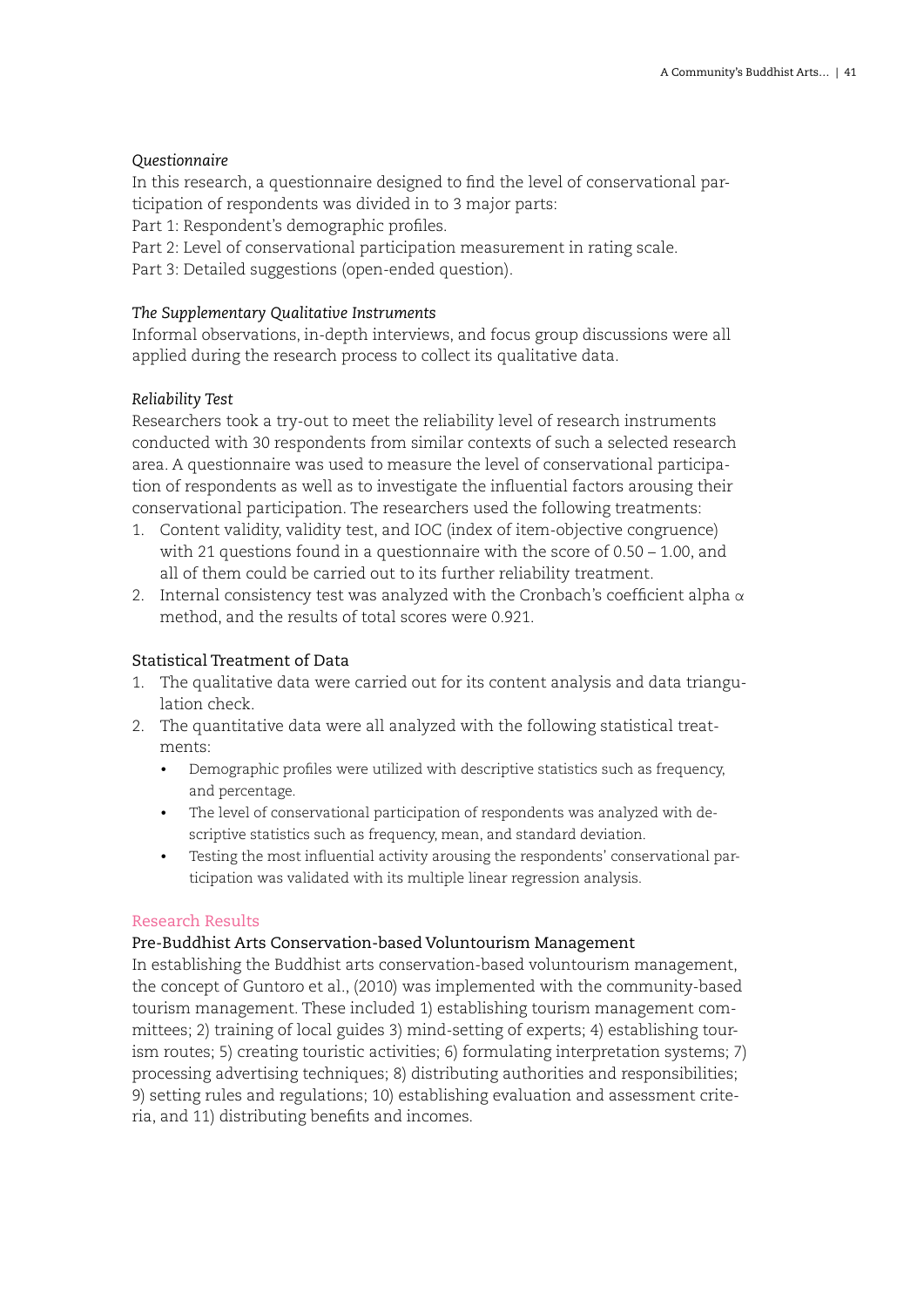The public hearing was organized in order to make the right understandings among researchers as a coach of voluntourism management and community tourism members as organizers did. It was also offered for the communities' grants to access, and run their voluntourism activities in their community. At first, some misunderstandings occurred during the public hearing stage revealed that researchers together with local coordinators not only attempted to solve the problems, but they also made their understandings with the following issues:

- 1. Separation between normal tourism and voluntourism: villagers cared about tourists and their behaviors because their paradigm on being a tourist was the person who used and consumed of tourism resources, and might damage Buddhist-arts unintentionally during activities. Researchers, as well as local coordinators explained the differences between voluntourists and normal tourists, as well as their behaviors affecting villagers.
- 2. Buddhist-arts as a valuable treasure of a community: villagers cared about their valuable treasures that might be disappeared during the program; moreover, both villagers and local coordinators set the local observant committee and invited all villagers to take part during the program.
- 3. Community's readiness : the infrastructure of the community is sufficient for all voluntourists such as separated sleeping units, separates toilets, its cleanliness, villager's hospitality services, and voluntourists' safe-guarding.
- 4. Balanced numbers of Buddhist-arts and voluntourists: Buddhist-arts were available for all voluntourists to take part in the program.



Figure 8. Song Kwae Santisuk Community's Public Hearing on Buddhist arts Conservation-based Voluntourism. Source: Author - 2017.

# Buddhist Arts Conservation-based Voluntourism Management *Establishing Voluntourism Management Committees*

Voluntourism management committees were chosen from the members of community tourism, comprising of 15 committees who managed 5 main voluntourism-related responsibilities. The researchers, as coaches, organized two focus group discussion sessions in order to make the deeper understandings of voluntourism-related responsibilities and an election of a team leader of Buddhist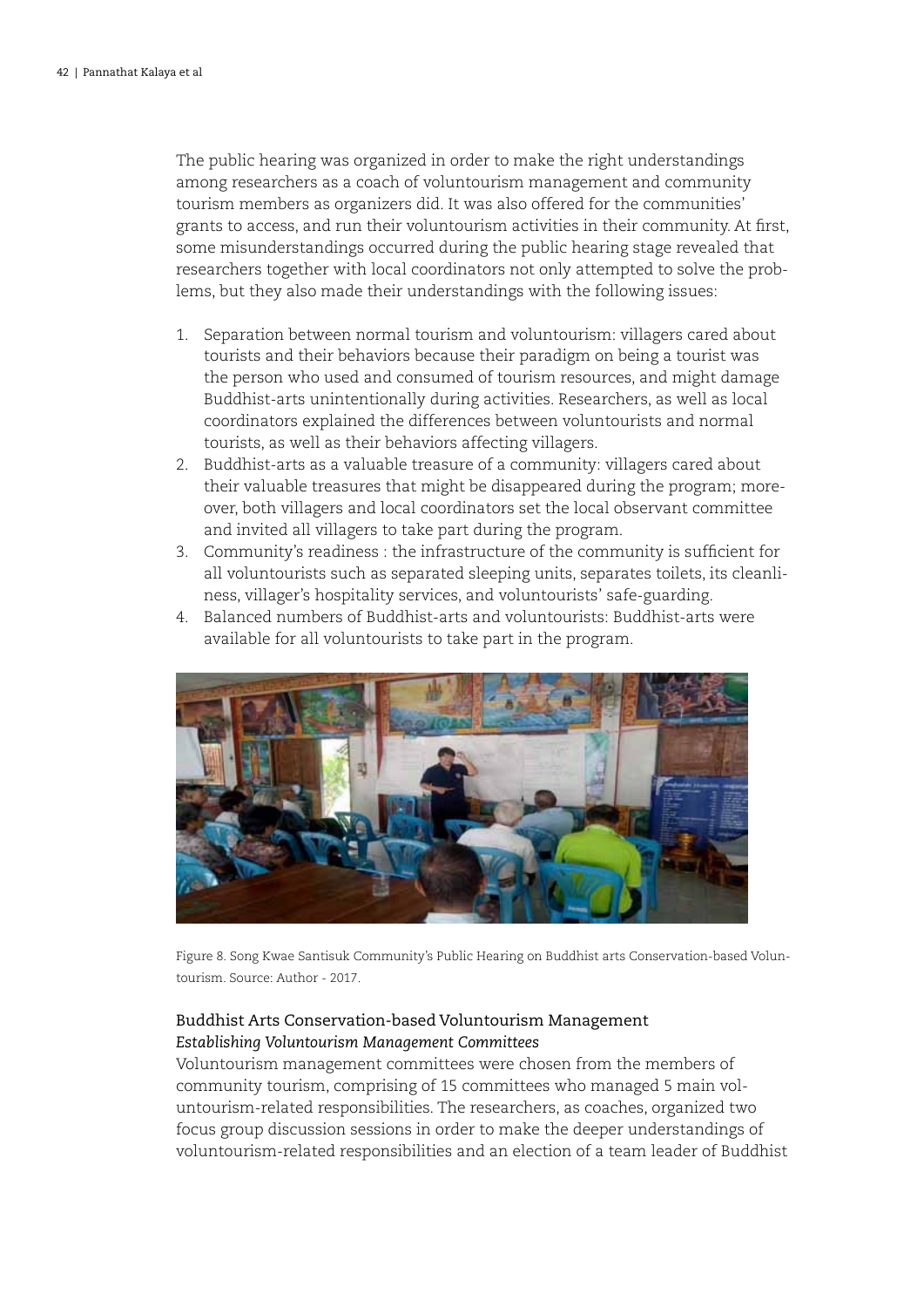arts conservation-based voluntourism and subsidiaries. The following flowchart showed the organization chart and numbers of members for each voluntourismrelated responsibilities on multilateral collaboration basis.

# *Training of Local Guides*

The Buddhist arts Conservation-based Voluntourism was generally needed for local guides acting as a facilitator and being a person providing the well-being and right understandings among academic experts and voluntourists. The local guide training course was organized to train 20 interesting participants who were all dedicated themselves as a tour guide. The training course comprised of 2 major sessions : 1) generality task of local guides and 2) specific knowledge for a field work session. The duration of training course lasted 10 days, and at the end, 18 out of 20 attendees passed the course.



Figure 9. Local guides training activity. Source: Author - 2017.

# *Mind-set of Experts*

Experts would lead and supervise all academic-related work during these Buddhist arts conservation-based voluntourism activities. Generally, experts included archeologists, linguists, and specialists in such a specialized branch who worked without any assistance from outsiders, and all of them might sometimes have negative viewpoints on tourists. In order be complied with the works of experts with their tourism-related activities, experts needed to re-set their minds, and to smoothen the works with voluntourists. Some coaching techniques, and the ways of voluntourists' care-taking were both implemented for 7 major experts conducted during the 2 days in this mind-setting program, as well as focus group discussions.

# *Establishing Tourism Routes*

The Buddhist arts conservation-based voluntourism was a site-work volunteer and community-based tourism. In general, the duration of the program belonged to the size of voluntourists applied into this program; moreover, the total numbers of Buddhist arts were needed to be conserved. The 15 Buddhist arts Conservationbased Voluntourism management members, in the focus group discussion, established 2 full-boarded programs which were suitable for voluntourists and local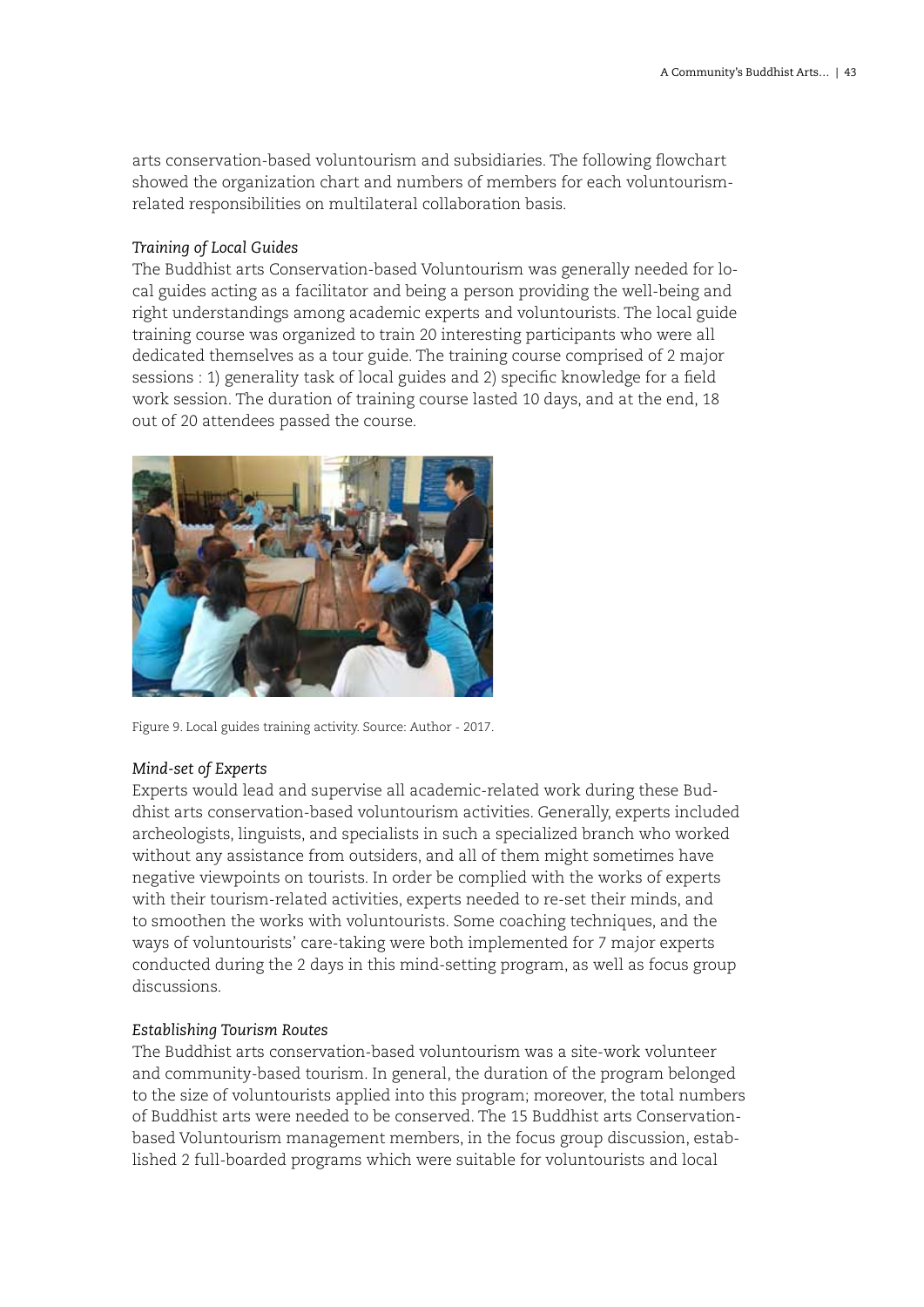community members. These included 1) 2 days and 1 night program, and 2) 3 days and 2 night program. As a result, the voluntourists' accommodation services such as temple-stay services, homestay services, or hotel facilities depended on their preferences and financial budgets. Also, whoever needed a voluntourism to be extended; they could contact the management committee for their extra programs.

#### *Creating Touristic Activities*

Buddhist arts Conservation-based Voluntourism activities were created in cooperation between 3 main pillars; experts, voluntourism tourism management members, and coaches. The context of touristic activities would comply with the Fine Art Department's regulations on the conservation of local cultural heritage. A focus group discussion was organized in order to create the activities during this program. The final results was apparent that there were 7 main touristic activities related to the conservation of Buddhist arts works including 1) orientation activity, 2) Buddhist arts apology rites, 3) counting and preliminary numbering of Buddhist-arts activity, 4) photograph and academically clean Buddhist-arts activities 5) reading of inscription activities, 6) registration activities, 7) revision activities. During the program, voluntourists had an opportunity in exchanging with local community members by exploring within their community.

#### *Formulating Interpretation System*

In terms of interpretation, voluntourists, would receive and interpret their value propositions and knowledge during their fieldwork. Exchanging with the experts in on-the-job training would maximize their knowledge. The focus group discussion of 15 voluntourism management members was organized to find out the solutions for interpretation system on community capacity basis. The results showed that all designed touristics activities were served for its enclosed knowledge on tourist interpretation system. The extra inforgraphic panel board was designed and created to maximize the right understandings of the program, such a community's historical backgrounds and significance of on-site Buddhist arts. There were also guide-licensed members providing their right understandings during these field works.

#### *Processing Advertising Techniques*

The focus group discussion of 15 voluntourism tourism management members was organized to find out the solutions on advertising techniques. An online advertising consisted of web pages embed in Lampang provincial office, and in all local websites and the facebook page. On the other hand, an offline advertising techniques included brochures and information board used to give more information. In order to have deeper or complex information, and a hotline, prospect voluntourists would contact for more information or their arrangement.

#### *Distributing Authorities*

The focus group discussion of 15 voluntourism tourism management members was organized to find out the solutions on distributing authorities, meanwhile researchers provided their fundamental knowledge on distributing of authorities. The results showed that all activities were needed to manage the Buddhist arts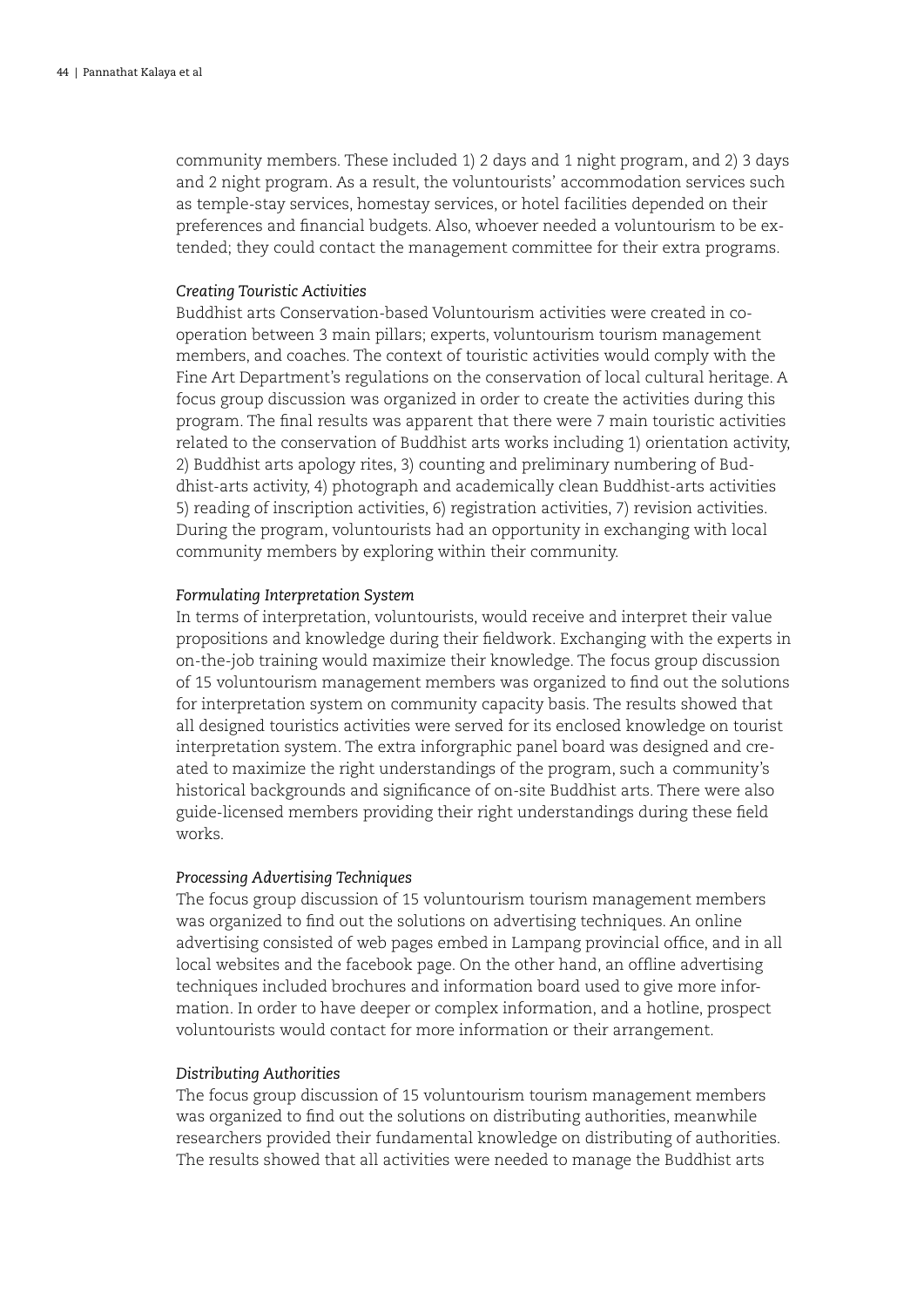conservation-based voluntourism; otherwise, all responsibilities and works should be reported to such a community's chairmen, and each specific task, according to their organizational design and framework were all supported. The consideration on distributing of authorities was based on their quality improvement and operational improvement.

# *Setting of Rules and Regulations*

Setting rules and regulations was the way to harmonize the tourists' behaviors suited with communities, and allowed them scrupled-absorption with their community. The focus group discussion of 15 voluntourism tourism management members was organized to find out the solutions on setting rules and regulations. The results showed that there were rules and regulations setting on the following issues: 1) carrying capacity, 2) sacred places, 3) pricing, 4) reservation, 5) queuing, 6) conservation, and 7) conflict management. If there were something out of this issue, meanwhile, it's upon chairman's consideration.

# *Establishing Evaluation and Assessment Criteria*

In order to make the Buddhist arts conservation-based voluntourism sustainable, the focus group discussion of 15 voluntourism tourism management members was organized to find out the way to evaluate tourism management. The evaluation of members was organized with 10 members from all stakeholders to set the evaluation criteria and on-site evaluation annually. This directly led to the community's problems and solutions. The PDCA techniques together with the setting of indication were divided into 4 major issues: 1) tourism resources, 2)sustainable management, 3)organizing, and 4) touristic activities.

# *Distributing Benefits and Incomes*

The main obstacles influencing on the operation of effective tourism management that resulted in benefits. Both direct and indirect benefits could cause the trustfulness of such a tourism operation. In a focus group discussion of 15 voluntourism tourism management members was organized to find out the solutions for distributing benefits. It also showed that queuing method would help to minimize confliction problems. It occurred after the signing commitment of all members together with good governance, clarification and, transparency of all benefited – related activities.

# Voluntourism Activities

The Buddhist arts conservation-based voluntourism comprised of 7 voluntourism activities implicated with the national heritage management, and conservation protocol, the Department of Fine Arts, the Ministry of Culture included:

# *Orientation Activities*

The organizing team opened the orientation section after voluntourists had registered. It emphasized on how voluntourists would work during the program and values taken from the program.

- 1. Welcoming and introduction of working teams and local teams
- 2. Previous work and its implications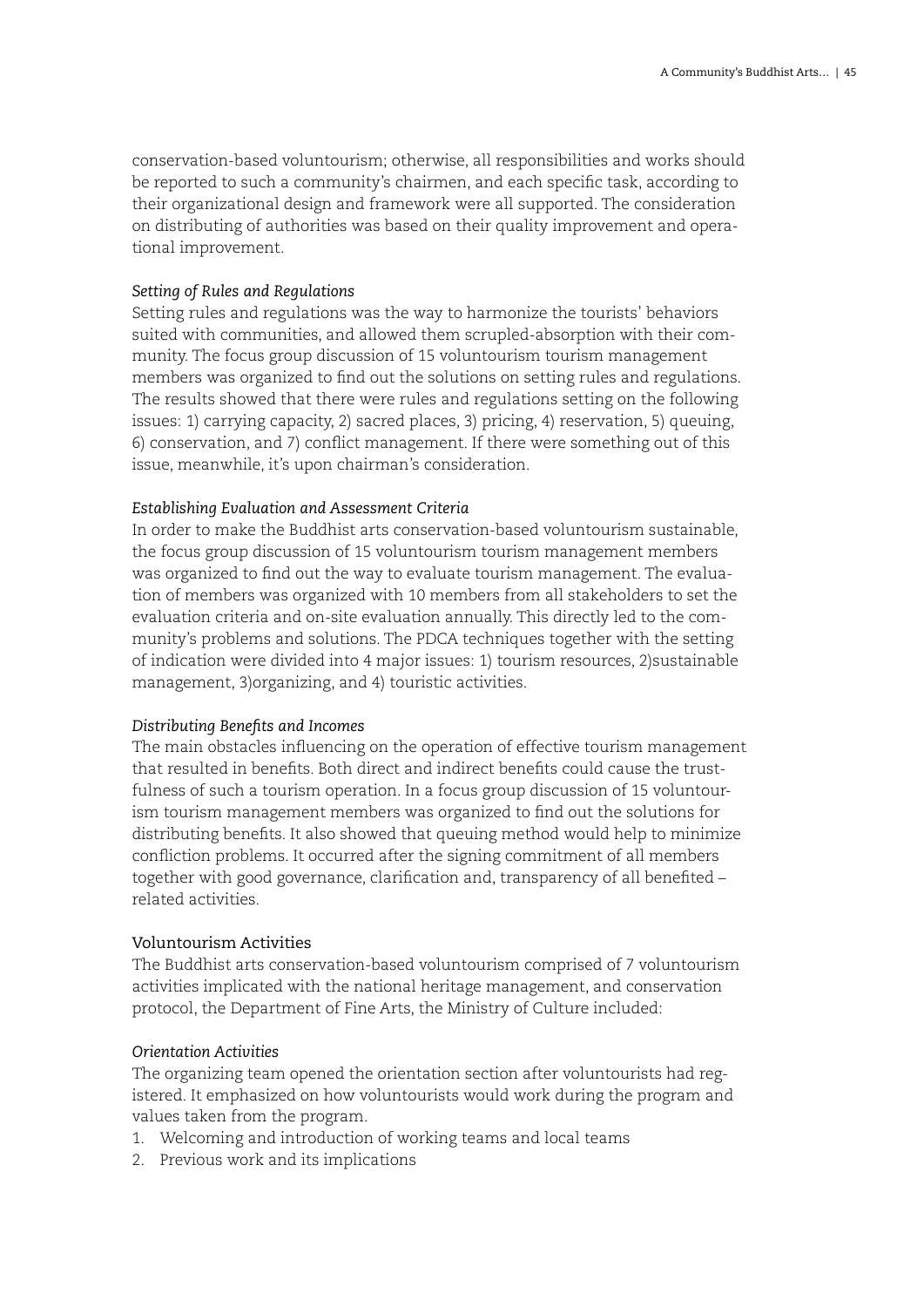- 3. Working procedures
- 4. Rules and regulations during work

#### *Buddhist-arts Apology Rites*

In northern-Thai believe, each Buddhist-art means one Buddha with inappropriate manners which might be occurred during the work, as well as it might make a sin according to local beliefs.



Figure 10. Buddhist-arts apology rites and orientation. Source: Author - 2017.

#### *Counting and Preliminary Numbering of Buddhist-arts Activities*

Working teams together with local teams took all the Buddhist-arts, which would be used in their conservation activities, out of the storage unit counting for exact numbers and preliminary numbering was found. After that, all the Buddhist-arts would be probed with the first inspection process by experts in order to scrutinize categorized objects by its physical appearances. The categories were divided with the following groups: totally damaged; needed special attention and primarily repaired; fair, and good condition.

#### *Photograph and Academically Clean Buddhist-arts Activity*

All Buddhist-arts categories except totally damage group will be clean by the instruction of expertise. Cleaning procedure should follow Fine Arts Department, Ministry of Culture, formalities under the supervision of expertise. Moreover, all Buddhist-arts will be took photograph. With scale, one for 4 sides; front, back, left side, and right side. After, all will be measure for its size in centimeter and note in the registration form which numbering the ID number. If there are an inscription which need to be read, in order to study, it will pass to reading inscription process.

#### *Reading Inscription Activities*

Buddhist-arts were inscribed and the inscription would be read by experts in order to realize the fact of communities, and the historical evidences of such a community. In this time, voluntourists helped experts to record in the registration form.

#### *Buddhist Arts Registration Activities*

The registration form was used as the evidences of Buddhist-arts general information. Each Buddhist-arts had their serial and recorded by numerical orders. The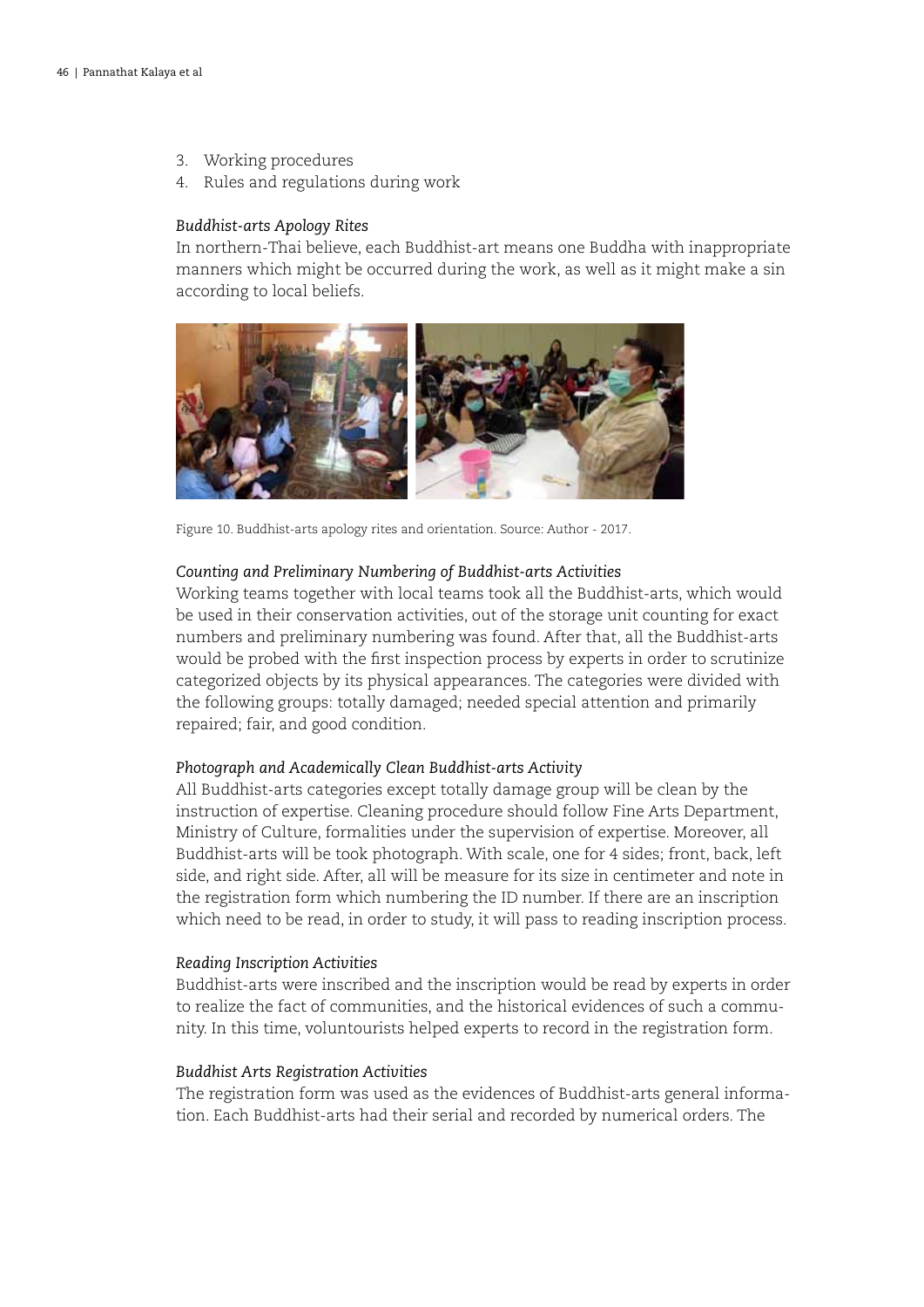registration form contained serial numbers, 4 photographs of each side, name of Buddhist-arts, period of time, materials, physical status, sizes, historical backgrounds (if occurred), and its inscription. All the data would be carried out with data-triangulation techniques to check for its accuracy.

# *Revision Activities*

Experts organized such a session that was summarized with the historical findings from Buddhist-arts. This activity made the congregation of villagers together with voluntourists, and emphasized on the conclusion of facts taken during the conservation process occurred in the last day morning of the voluntourism program. All the villagers would be invited at the temple in order to listen to the program report, and historical findings. In this time, if villagers had more questions or detailed suggestions found in this session, the organizer allowed them to share. Finally, the 2nd Buddhist-arts apology rites and all Buddhist-arts would be delivered back to such a community.



Figure 11. Counting and preliminary numbering, photograph and academically clean Buddhist-arts, reading inscription and registration, and revision. Source: Author - 2017.

# Participation Level

# *Respondent's Demographic Profiles*

The 173 respondents of this research were community members who partook the Buddhist arts conservation-based voluntourism management process and members. Their demographic profiles showed that their gender were mostly female of 65.3 %; the rest werere male with 34.7%. Their age were mostly rated at the age of 46-55 for 37.6%, followed by 56-65 years by 24.9%. Their general workers were rated at 43.9%, and agriculturists with 30.1% respectively. 62.4% of respondents were in primary school, followed by their high school level of 14.5%. Their incomes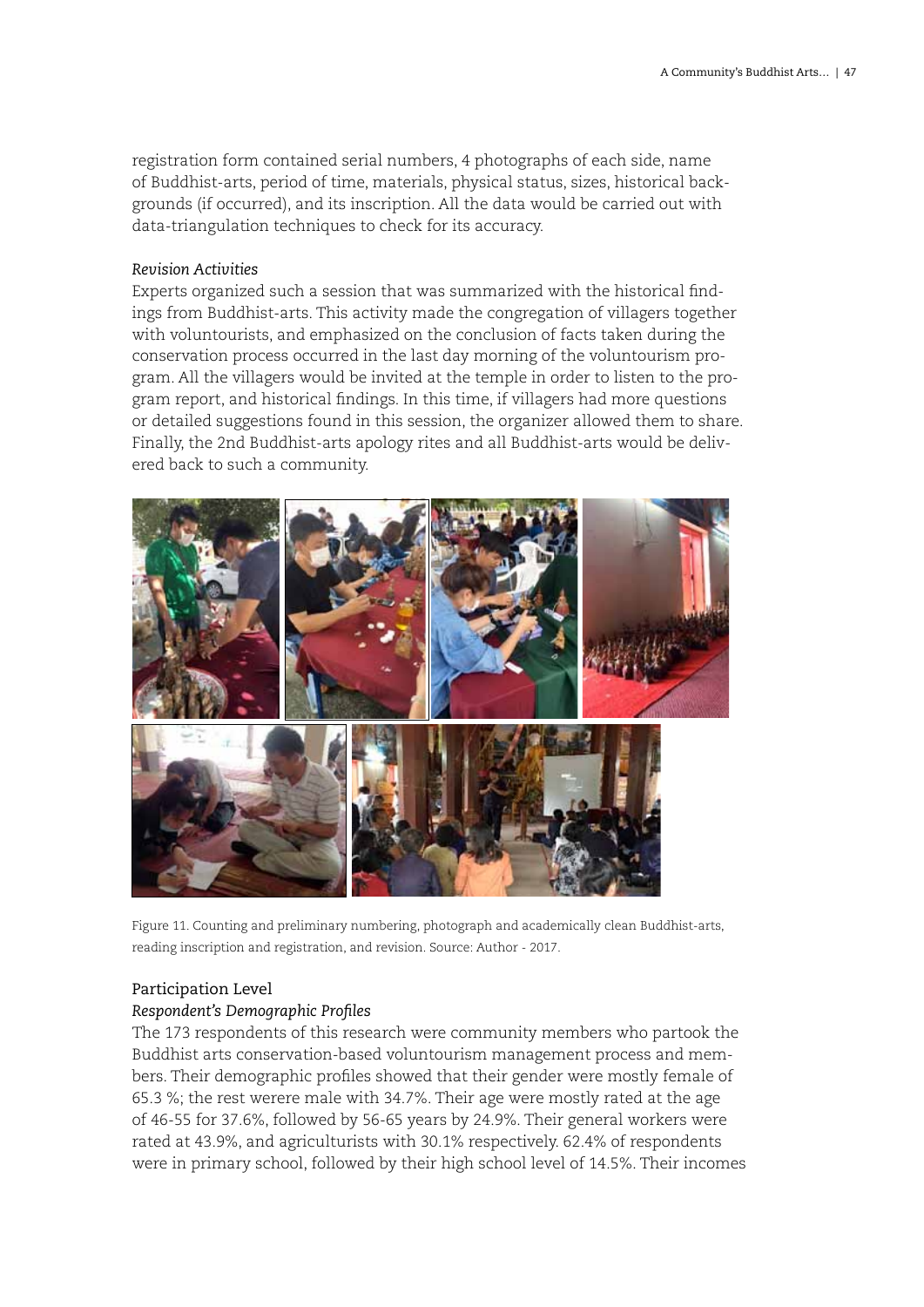per month were lower than 20,000 THB at 85%, followed by 20,001 and 30,000 THB at 12.1%. Also, the duration of in-community living period was up to 50 years with 29.5% was mostly found, and followed by between 41-50 years at 24.9% respectively.

# *Level of Participation*

According to the questionnaires taken from 173 respondents, it revealed that their overall participation mostly concentrated in the 4 main participation variables included decision-making, implementing, benefits, and evaluating as described in the following tables.

# *Decision Making*

It has been found that the respondent's participation level on their decision- making variables toward the Buddhist art conservation-based voluntourism management was all rated at its mean of 2.32 in terms of attending a report meeting of present Buddhist art dissolution status with its mean of 2.51, followed by attending a meeting to find the cause of present Buddhist art dissolution problems with its mean of 2.39, as well as giving opinion for the suitable guidelines to manage the Buddhist art dissolution problem of community with its mean of 2.31.

|                        |                                                                                                                                    | Measurement |          |                     |
|------------------------|------------------------------------------------------------------------------------------------------------------------------------|-------------|----------|---------------------|
| <b>Decision Making</b> |                                                                                                                                    | μ           | $\sigma$ | Participation Level |
| 1.                     | Attend a report meeting of present Buddhist art<br>dissolution status.                                                             | 2.51        | 0.720    | Empowerment         |
| 2.                     | Attend a meeting to find the cause of present Buddhist art<br>dissolution problems.                                                | 2.39        | 0.662    | Co-operation        |
| 3.                     | Giving opinion for the suitable guidelines to manage a<br>Buddhist art dissolution problem of community.                           | 2.31        | 0.650    | Co-operation        |
| 4.                     | Attend the meeting to plan the conservational activity and<br>manage a Buddhist art dissolution<br>problem<br>- of<br>community.   | 2.27        | 0.628    | Co-operation        |
| 5.                     | Participation on find any cooperation on conservational<br>activity and manage a Buddhist art dissolution problem of<br>community. | 2.28        | 0.661    | Co-operation        |
| 6.                     | Decision making on conservational activity and manage a<br>Buddhist art dissolution problem of community.                          | 2.21        | 0.622    | Co-operation        |
|                        | <b>Overall issues on Decision Making</b>                                                                                           | 2.32        | 0.521    | Co-operation        |

Figure 12. Respondents' participation level in decision-making.

# *Implementing*

It has been found that the respondents' participation level on implementing variables toward the Buddhist art conservation-based voluntourism management was mostly found with its mean of 2.26, in terms of attending the summary meeting according to new community historical findings with its mean of 2.34, followed by being a community representative during any conservational activities with its mean of 2.29, as well as their participation on all the process of conservational activities and the management of Buddhist art dissolution problems with its mean of 2.28.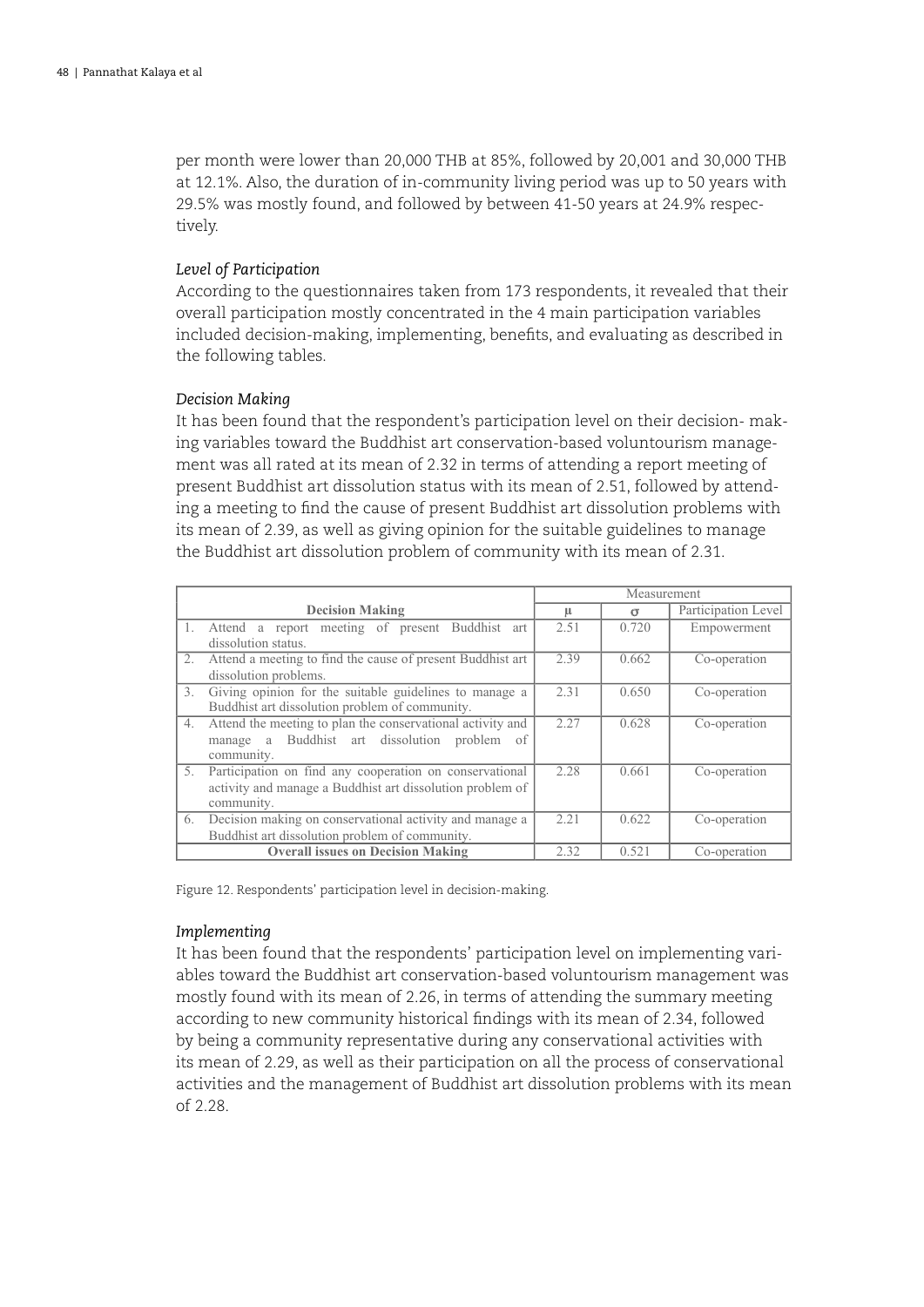|    |                                                                                                 | Measurement |          |                     |
|----|-------------------------------------------------------------------------------------------------|-------------|----------|---------------------|
|    | Implementing                                                                                    | μ           | $\sigma$ | Participation Level |
| 1. | Attend a public hearing on Buddhist art dissolution status                                      | 2.16        | 0.598    | Co-operation        |
|    | and ask for consensus on operating conservational                                               |             |          |                     |
|    | activity and manage community Buddhist art dissolution                                          |             |          |                     |
|    | problem.                                                                                        |             |          |                     |
| 2. | Be a community representative during any conservational                                         | 2.29        | 0.689    | Co-operation        |
|    | activities.                                                                                     |             |          |                     |
| 3. | Partaking on conservational activities and management of<br>a Buddhist art dissolution problem. | 2.27        | 0.655    | Co-operation        |
| 4. | Attend the summary meeting according<br>to<br>new                                               | 2.34        | 0.633    | Co-operation        |
|    | community historical finding.                                                                   |             |          |                     |
| 5. | Participation on all process of conservational activities                                       | 2.28        | 0.652    | Co-operation        |
|    | and management of a Buddhist art dissolution problem.                                           |             |          |                     |
|    | <b>Overall issues on Implementing</b>                                                           | 2.26        | 0.532    | Co-operation        |

Figure 13. Respondents' participation level in implementation.

## *Benefits*

It has been found that the respondents' participation level on benefits variables toward Buddhist art conservation-based voluntourism management, with its mean of 2.25, was mostly found in terms of modeling to create benefit from community conserved Buddhist arts in the future with its mean of 2.35, followed by generating both direct and indirect benefits obtained during the community's Buddhist arts conservational activities with its mean of 2.31, as well as creating the conserved Buddhist arts resulting in both direct and indirect benefits to their community with its mean of 2.25.

|             |                                                             | Measurement |          |                     |
|-------------|-------------------------------------------------------------|-------------|----------|---------------------|
|             | <b>Benefits</b>                                             | ш           | $\sigma$ | Participation Level |
| $\cdot$ 1.  | Both direct and indirect benefiting during community        | 2.31        | 0.677    | Co-operation        |
|             | Buddhist arts conservational activities.                    |             |          |                     |
| 2.          | Community's Buddhist arts value would maximize an           | 2.18        | 0.626    | Co-operation        |
|             | arousal of community's member on conservational             |             |          |                     |
|             | awareness and would be diffused to others.                  |             |          |                     |
|             | 3. All conserved Buddhist arts would create both direct and | 2.25        | 0.648    | Co-operation        |
|             | indirect benefit to community.                              |             |          |                     |
| $4_{\cdot}$ | There are the model to create benefit from community        | 2.35        | 0.670    | Co-operation        |
|             | conserved Buddhist arts in the future.                      |             |          |                     |
|             | 5. Community's Buddhist arts would be used to serve social  | 2.21        | 0.643    | Co-operation        |
|             | in any occasion.                                            |             |          |                     |
|             | <b>Overall issues of benefits</b>                           | 2.25        | 0.526    | Co-operation        |

Figure 14. Respondents' participation level in benefits.

# *Evaluating*

It has been found that the respondents' participation level on evaluating variables toward the Buddhist art conservation-based voluntourism management , its mean of 2.21, was mostly found in terms of their participation in the conclusion of works to comply with their conservational management plan, as well as their participation in establishing its evaluation system complied with conservational activities and the management of the Buddhist art dissolution problem of community with its mean of 2.25, as well as their participation in post-campaign conservation activities, and managing the community's Buddhist art dissolution problems with its mean of 2.24.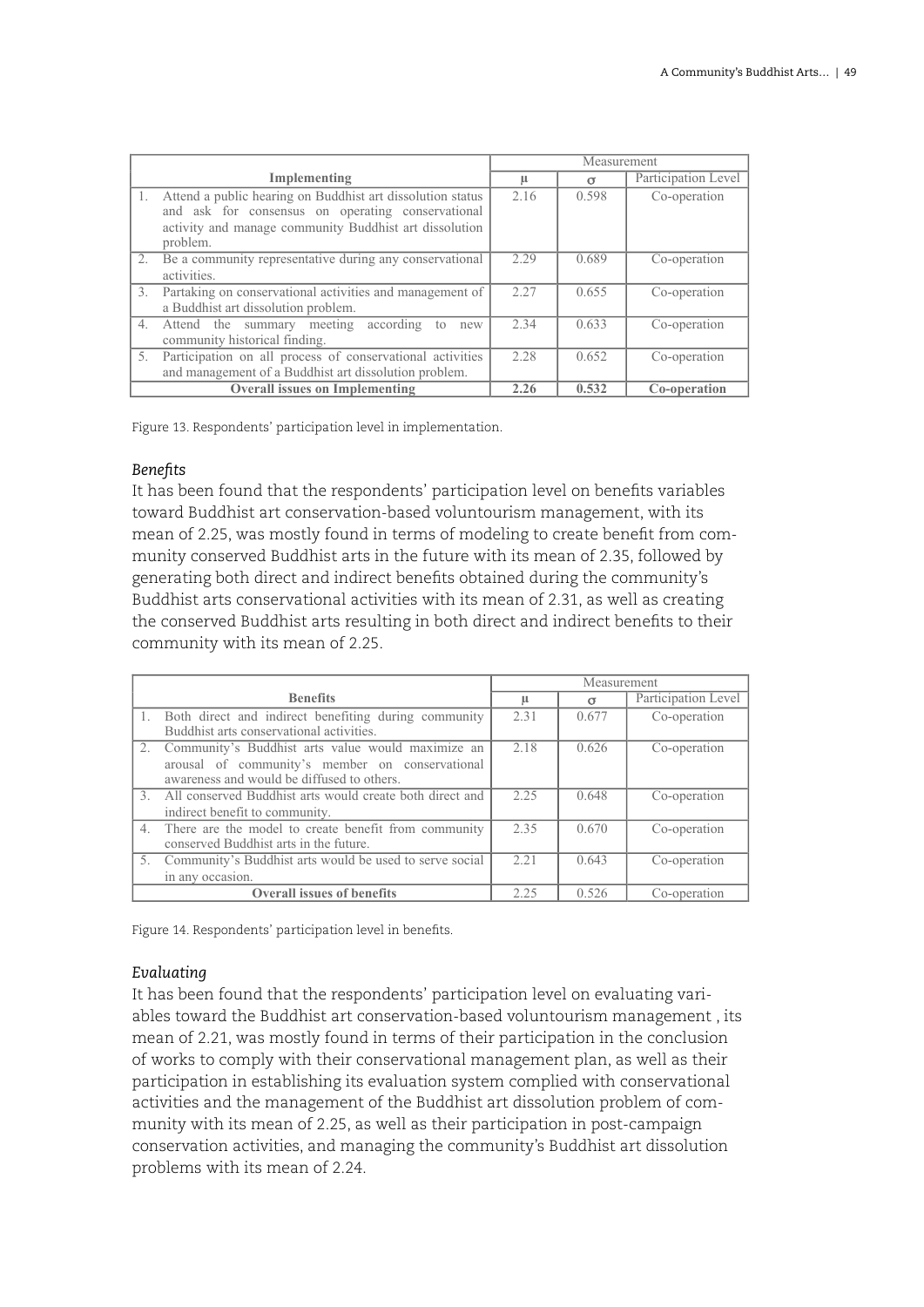|    |                                                                                                                                                                       | Measurement |       |                     |
|----|-----------------------------------------------------------------------------------------------------------------------------------------------------------------------|-------------|-------|---------------------|
|    | Evaluating                                                                                                                                                            | μ           | σ     | Participation Level |
|    | Participation on monitoring of works to comply with<br>conservational management plan.                                                                                | 2.14        | 0.635 | Co-operation        |
| 2. | Participation on evaluation of works to comply with<br>conservational management plan.                                                                                | 2.17        | 0.632 | Co-operation        |
| 3. | Participation on a conclusion of works to comply with<br>conservational management plan.                                                                              | 2.25        | 0.639 | Co-operation        |
| 4. | Participation on post-campaign conservation activity and<br>manage community Buddhist art dissolution problem.                                                        | 2.24        | 0.664 | Co-operation        |
| 5. | Participation on an establishment of evaluation system<br>complied with conservational activity and a management<br>of Buddhist art dissolution problem of community. | 2.25        | 0.639 | Co-operation        |
|    | <b>Overall issues on Evaluating</b>                                                                                                                                   | 2.21        | 0.531 | Co-operation        |

Figure 15. Respondents' participation level in evaluating.

# Most Influential Buddhist Arts Conservation-based Voluntourism Arousing Their Community Participation

In order to scrutinize the most influential Buddhist arts conservation-based voluntourism activity arousing their community participation, it showed that the researchers applied the multiple regression to predict this factors. The analysis of multiple regression was testified with the 4 independent variables that were mutually explained with the alteration of community participation by 89.9%. These included the reading of inscription, Buddhist-arts apology rites, counting and preliminary numbering of Buddhist-arts activity, photograph and academically clean Buddhist-arts activity. By the consideration of the most influential activity arousing their community participation, it was found that the reading of inscription activity was the most influencing activity, followed by the Buddhist-arts apology rites, counting and preliminary numbering of Buddhist-arts activity, and photograph and academically clean Buddhist-arts activity

| Variable                                                 |                           | S.E. | <b>Beta</b> |
|----------------------------------------------------------|---------------------------|------|-------------|
| Reading of inscription                                   | .288                      | .019 | .417        |
| Buddhist-arts apology rites                              | .275                      | .017 | .411        |
| Counting and preliminary numbering of Buddhist-arts      | .201                      | .017 | 32.4        |
| activity                                                 |                           |      |             |
| Photograph and academically clean Buddhist-arts activity |                           | .018 | .240        |
| $R^2$ = 899 SEE = 147 F = 383.704*                       | .05 level of significance |      |             |

Figure 16. The multiple regression analysis of the most influential activities arousing their community participation at 0.5 level of significant difference.

# Discussion

This research aimed to investigate the level of community participation during the Buddhist arts conservation-based voluntourism management, as well as to predict the most influential activity obtained from the Buddhist arts conservation-based voluntourism management arousing their community participation. With the measurement of 173 respondents out of the 3 selected communities, both qualitative and quantitative research were carried out for its research instrumentation, research findings, and discussions found in the following issues: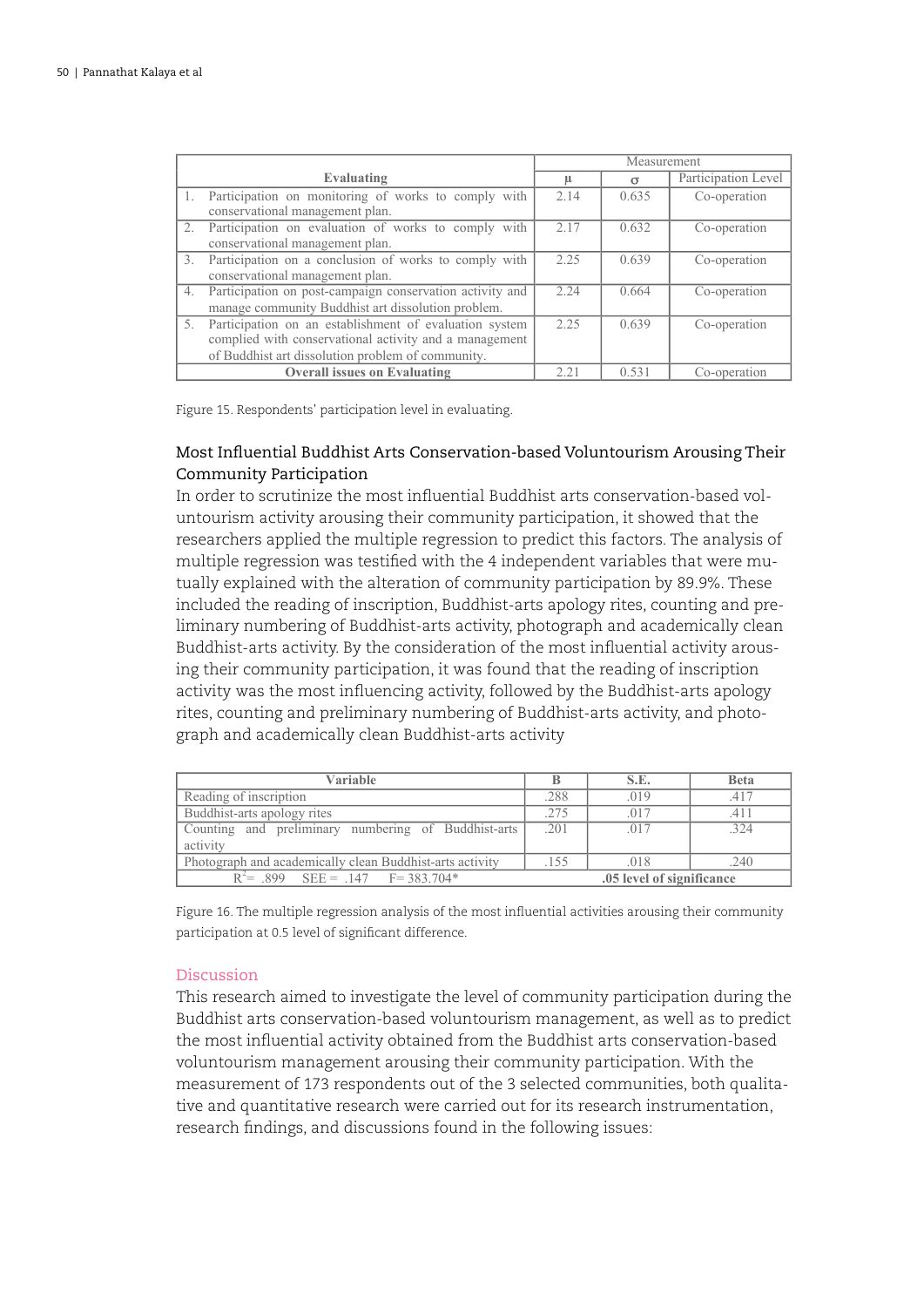# Community's Conservational Participation.

All aspects of the community's conservational participation were in co-operation level. This was because the Buddhist arts were the representatives and evidences of community's prosperity; moreover, it could make a mutual proprietorship among community members. In fact, their community residents sometimes forgot this issue related to the condition of today's economic situations and social lifestyles. From the Buddhist arts conservation-based voluntourism management, it revealed that their conservational participation increased after their participants had partaken such an activity concerned with their community's historical backgrounds, and some truths about their ancestors. From partaking the program, the community members intentionally acted as partners and heritage proprietors by their co-operation in all the activities of the program, as well as gave a valuable opinion on how to handle the tourists in their community. Most of them changed their mindset about tourists and their behaviors. All the activities which were organized in order to exchange their ideas, discussions, and consensus; otherwise, there was a willingness to attend the program. This phenomenon was consistent with Sumayao (1999) who suggested that the co-operation level was the first level of genuine participation. It was the level which community members met and cooperated with outsiders. The benefits belonged to their own, while their decisionmaking was resulted from dialogues from both sides. Also, the community members contributed themselves on the overall processes and formalities.

#### Influential Activities Arousing Voluntourists' Conservational Experiences

The most influential activity taken from the Buddhist arts conservation-based voluntourism management arousing their community participation was found that the reading of inscription activity was the most influencing activity, followed by the Buddhist-arts apology rites, counting and preliminary numbering of Buddhist-arts activity, and photograph and academically clean Buddhist-arts activity, respectively. It could be interpreted that the major variables influencing on the voluntourists were the activities of improving and maximizing their community's knowledge on Buddhist arts and their historical backgrounds. Furthermore, if the researchers closer looked up in its content, all the activities focused not only a renewable program for the Buddhist arts physical status, but also provided the new body of knowledge and awareness. The reading of inscription brought their community back to the true community's history and community's ancestral history, meanwhile the new findings taken from the real evidences could reveal the community's former history and could be a critical edition of community. The other influential activities such as Buddhist-arts apology rites, counting and preliminary numbering of Buddhist-arts activity, and photograph and academically clean Buddhist-arts activity generated their community learning through "learning by doing" activities, this statement was consistent with Bonwell and Eison (1991) who academically explained a learning by doing as "active learning," was the process of managing its learning from the active activity, and utilized the thinking process through its contents (Bonwell and Eison,1991). Meyer and Jones(1993) also insisted that "active learning" classified into 2 based-hypotheses; 1) learning was the naturally trying of humans and 2) individuals' different ways of learning (Meyer and Jones, 1993). Fedler and Brent (1996) also clarified that learners would change their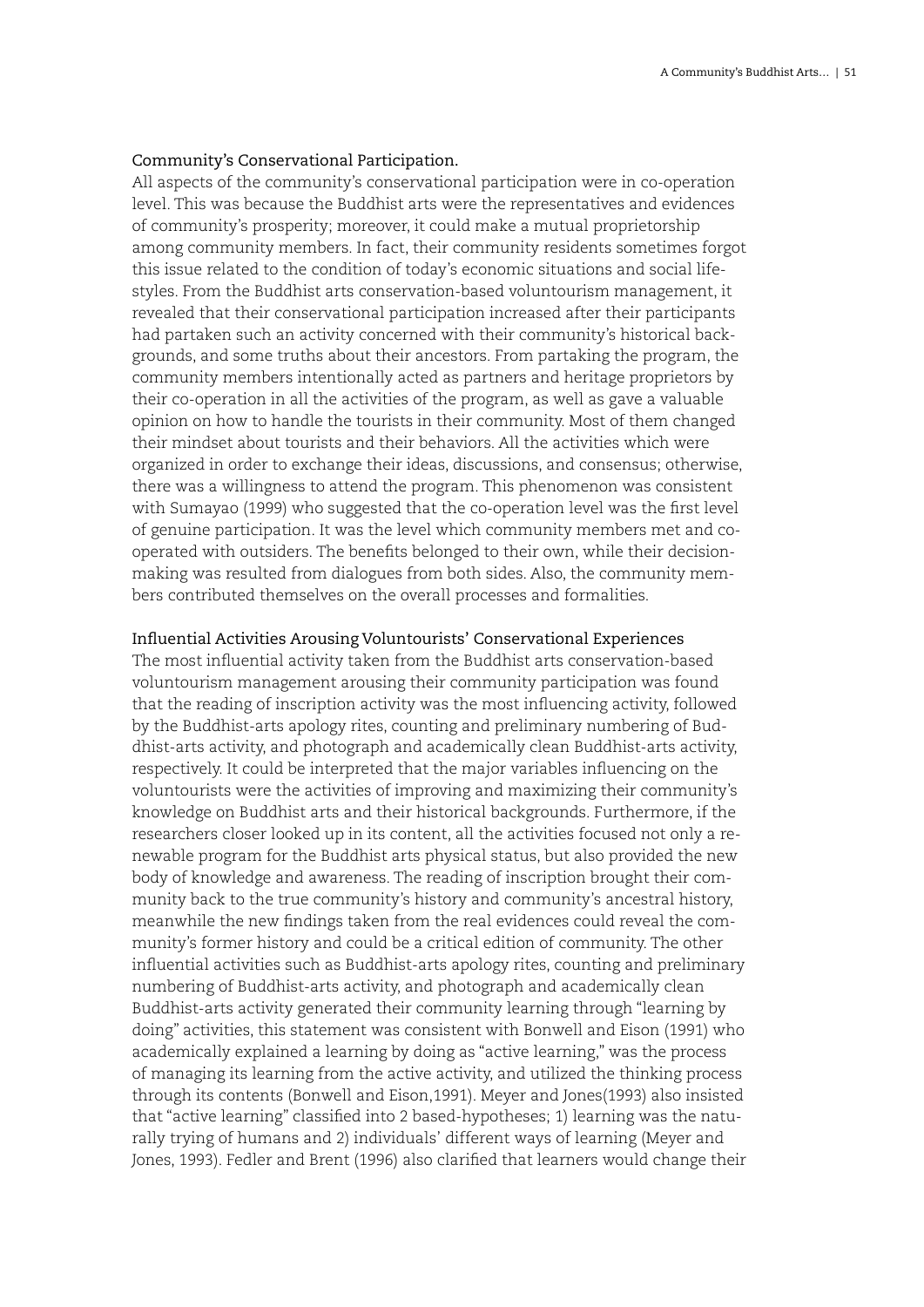role from "knowledge-receiver" to "knowledge co-creator" (Fedler and Brent, 1996 in Naithani, 2008). In overall, all the activities would change the viewpoint from normal tourism to responsible tourism, this was fit with the study of Aref and Redzuan (2009) who stated that the well-managed tourism could make a positive contribution to its destinations, and thus it could receive a support from the local communities.

#### Concluding Recommendations

The results of this research might profit the voluntourism organizers to realize that the new format of tourism called "Buddhist arts conservation-based voluntourism." It would benefit their communities on direct incomes from tourists and it would also be a new mechanism arousing their community conservational participation. The indirect benefits were community treasures that were looked after. The programs were not only the organizing of voluntourism programs, but this program also aroused their community conservational participation as well. This program mainly solved the budgeting problem of community's conservation of their Buddhist arts, on the other hand, the voluntourists' fulfillment on giving and sharing were also harmonized. They would also have an opportunity to learn and exchange with such a community. The results of this research would help the selected communities' well-management to establishing conservational policies and budgeting management.

#### Acknowledgements

This research project were under the research grants program for doctoral student in the academic year 2018 granted by The National Research Council of Thailand (NRCT).

# References

- Alexander, Z., Bakir, A. "Understanding Voluntourism: A Glaserian Grounded Theory Study" in *Volunteer Tourism: Theoretical Frameworks and Practical Applications.* Abingdon: Routledge, 2010.
- Aref, Fariborz. "Barriers to Community Capacity Building for Tourism Development in Communities in Shiraz, Iran" *Journal of Sustainable Tourism,* 19(3) 2011, 347-359.
- Aref, F., & Redzuan, M. R. "Community leaders' Perceptions Toward Tourism Impacts and level of Building Community Capacity in Tourism Development." *Journal of Sustainable Development,* 2(3) 2009, 208.
- Bonwell, C. C., & Eison, J. A. "Active Learning: Creating Excitement in the Classroom" in *1991 ASHE-ERIC Higher Education Reports.* ERIC Clearinghouse on Higher Education, The George Washington University, One Dupont Circle, Suite 630, Washington, DC 20036-1183, 1991.
- Bhomkaow, M. *Keng Tung-Kho Kha: Form One Root to Similar Differences.* Chiangmai: Northern Archaeological Centre, 2009.
- Campbell, D. T., & Stanley, J. C. "Experimental and Quasi-experimental Designs for Research on Teaching." in N. L. Gage (Ed.), *Handbook of Research on Teaching.* Chicago: Rand McNally, 1963. (Reprinted as *Experimental and Quasi-experimental Design for Research.* Chicago: Rand McNally, 1966.)